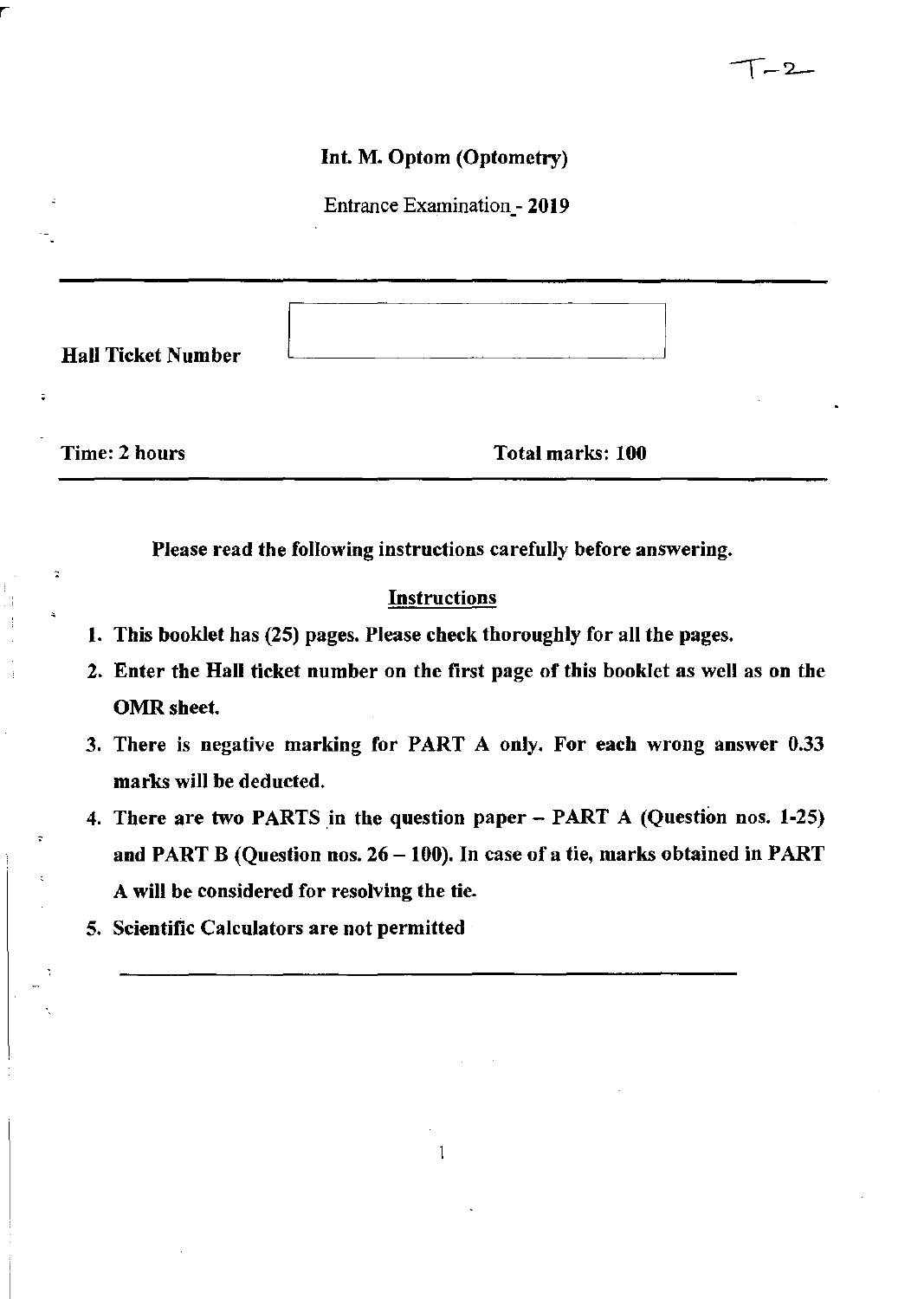#### PART A

- 1. The series of events during protein synthesis is -<br>1. Bends form between amine acids 2. mRNA attaches to a ribosome
	- 1. Bonds form between amino acids
	- - A. 1,2,3,4
		- B. 2,3,4,1
		- C. 2,4,3,1
		- D. 4,2,1,3

## 2. Elevated levels of alcohol in the blood leads to -

- A. Good learning skills
- B. Improved glucose absorption in the cells
- C. Improved memory
- D. Slower reaction time

## 3. The function of capillaries are to -

- A. Carry blood back to the heart
- B. Carry blood away from the heart
- C. Allow carbon dioxide to pass from the blood to the tissues
- D. Allow nutrients to pass from the blood to the tissues

# 4. The instrument used for blood pressure measurement is -

- A. Reaction timer
- B. Pulsometer
- C. Sphygmomanometer
- D. Peak flow meter

# 5. Which of the following gas produced when cigarettes are smoked?

- A. Nitrogen
- B. Oxygen
- C. Carbon dioxide
- D. Carbon monoxide
- 
- 3. codons and anti-codons link 4. tRNA bring amino acids to the ribosome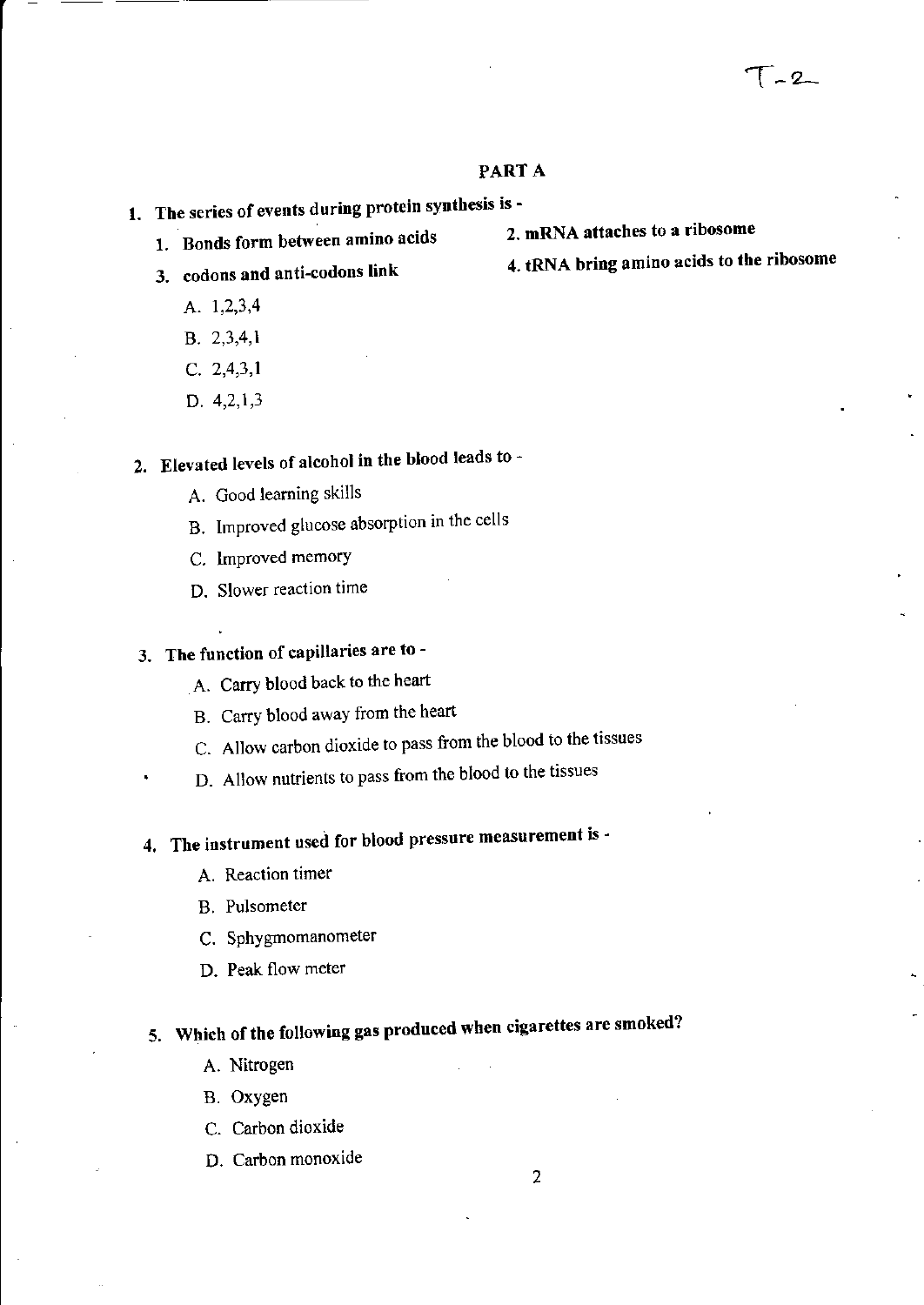- 6. Which of the following choices correctly traces the route of glomerular filtrate on its path to the collecting duct of a nephron?
	- A. Proximal tubule, Bowman's capsule, descending loop of Henle, ascending loop of Henle, distal tubule

 $T = 2$ 

- B. Bowman's capsule, distal tubule, descending loop of Renle, ascending loop of Henle, proximal tubule
- C. Bowman's capsule, proximal tubule, descending loop of Henle, ascending loop of Henle, distal tubule
- D. Bowman's capsule, proximal tubule, ascending loop of Henie, descending loop of Henle, distal tubule

#### 7. Which among the following are nutritional Polysaccharides?

- A. Starch and Glycogen
- B. Starch and Chitin
- C. Starch and Glucose
- D. Starch and Cellulose

#### 8. Depletion of Ozone levels in atmosphere is critical because:

- A. We will be subjected to severe water Shortage
- B. We will be subjected to an increased exposure of UV rays
- C. We will be subjected to an increased exposure to various particulate pollutants
- D. We will be subjected to a decreased atmospheric pressure

#### 9. Which amongst them is the odd one?

- A. Nucleic acid
- B. Lipid

ċ

- C. Protein
- D. Monosaccharide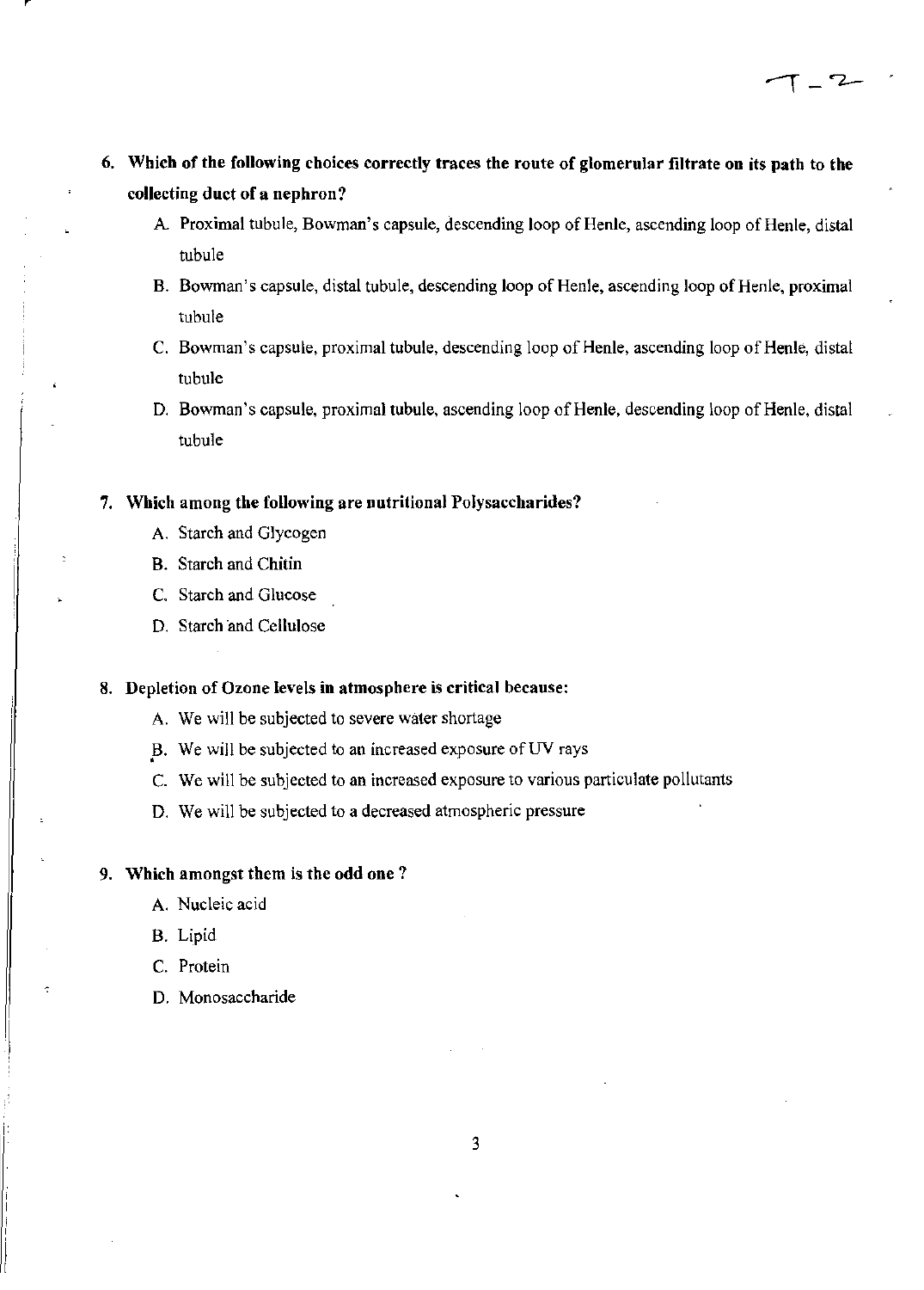#### 10. Aldosterone is responsible for the regulation of

- A. Vitamins
- B. Electrolytes
- C. Minerals
- D. Enzymes

### 11. A disease caused by an autosomal primary non-disjunction is

- A. Sickle cell anemia
- B. Down's Syndrome
- C. Turner's syndrome
- D. Klinefelter's syndrome

## 12. A verandah 1.25 m is constructed all along outside of a room 7.5 m long and 5 m wide. What is the area of the verandah?

 $\sim 2$ 

- A. 37.5 m'
- B. 47.5 m'
- c. 17.5 m'
- D.  $27.5 \text{ m}^2$
- 13. A floor is 10 m long and 6 m wide. A square carpet of side 5 m is laid on the floor. What is the area of the floor not carpeted?
	- A.  $25 \text{ m}^2$
	- B. 35 m'
	- C.  $35 \text{ m}^3$
	- D.  $25 \text{ m}^3$

14. The area of a trapezium is 1080 cm<sup>2</sup>. If the lengths of its parallel sides are 55.6 cm and 34.4 cm, find the distance between them.

- A. 24em
- B. 14 em
- C. 34 em
- D. 26 cm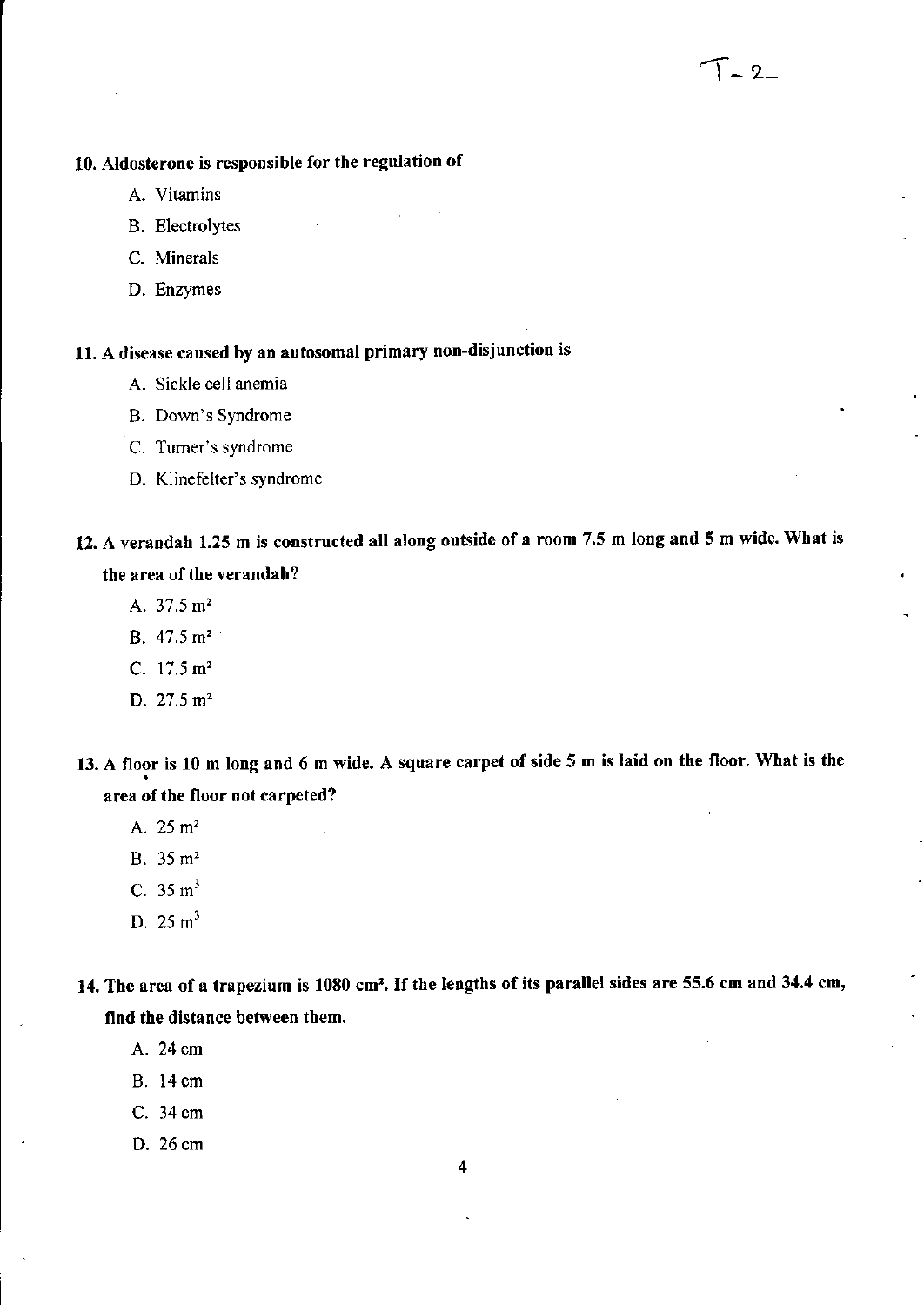

**IS. Find the area of figure given below, round your answer to one decimal place if necessary.** 

A. 284 em'

B. 384  $cm<sup>2</sup>$ 

C. 180 em'

D. 484 cm<sup>2</sup>

**16. A gas mixture consists of 4 moles of 02 and 6 moles of Ar at temperature T. Neglecting all**  vibrational modes, the total internal energy of the system is

- A. 19RT
- B. 15RT
- C. 11RT
- D.24RT

**17. A particle executes liner simple harmonic motion with an amplitude of 6 em. wben the particle** is at 4 cm from the mean position, the magnitude of its velocity is equal to that of its acceleration. **Then its time period in seconds is** 

- A.  $8\pi/\sqrt{24}$
- B.  $8\pi/\sqrt{20}$
- C.  $\sqrt{24/8\pi}$
- D.  $\sqrt{20/8\pi}$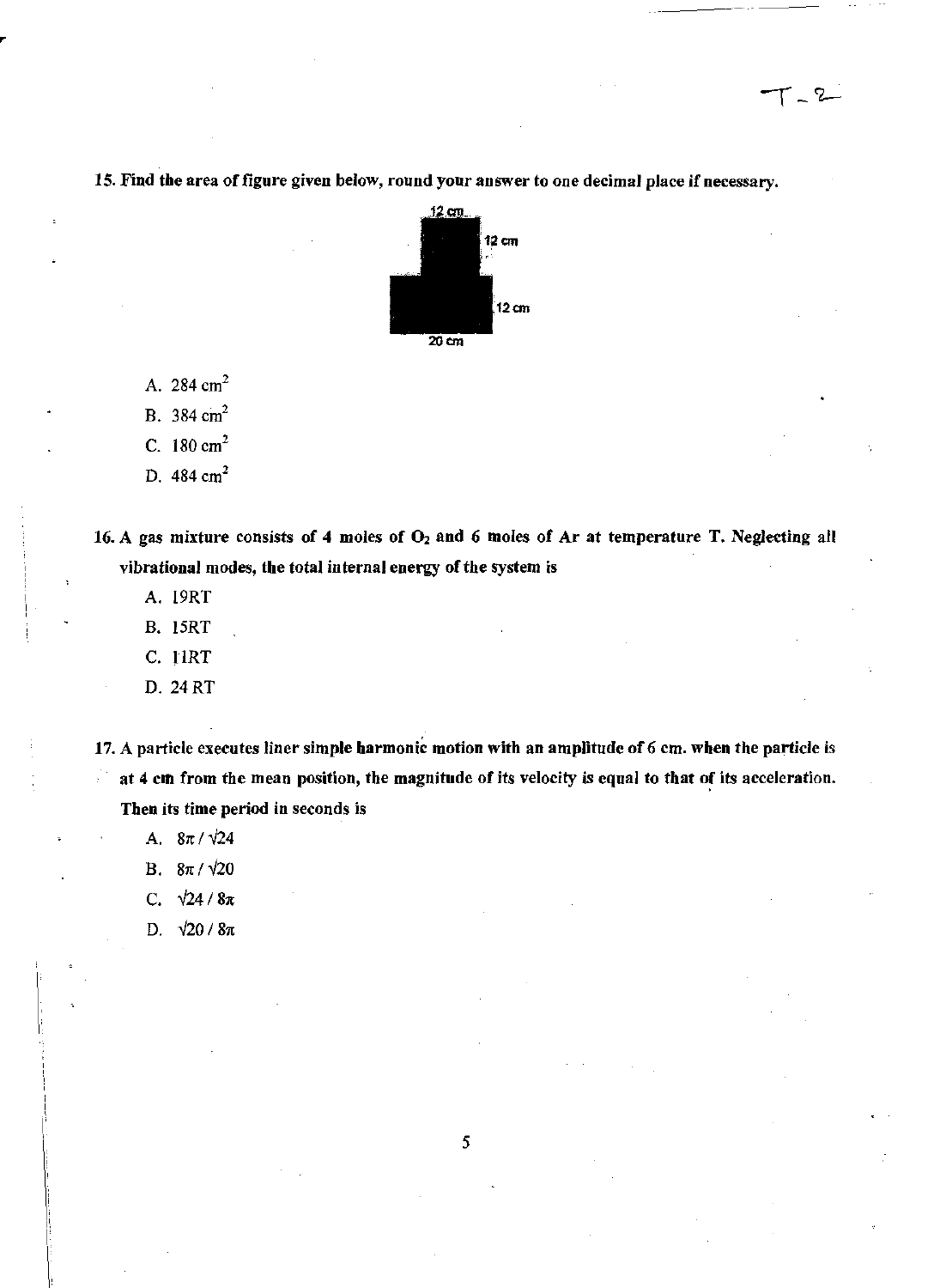18. A beam of light from a source L is incident normally on a plane mirror fixed at a certain distance x from the source. The beam is reflected back as a spot on a scale placed just above the source L. when the mirror is rotated through a small angle  $\theta$ , the spot of the light is found to move through a distance y on the scale. The angle  $\theta$  is given by

T - 2 -

A.  $2y/x$ 

,

- B. x/2y
- C. 2x/y
- D. Y /2x
- 19. Young's double slit experiment is first performed in air and then in a medium other than air. It is found that  $10^{th}$  bright fringe in the medium lies where  $7^{th}$  dark fringe lies in air. The refractive index of the medium is nearly
	- A. 1.60
	- B. 1.86
	- C. 1.66
	- D. 1.54
- 20. A thin prism having refracting angle  $5^0$  is made of glass of refractive index of 1.4. this prism is combined wit<sup>t</sup> iother thin prism of glass of refractive index 1.6. this combination produces dispersion with out deviation. The refracting angle of second prism should be
	- A. 3°
	- **B.**  $6^{\circ}$
	- C. 4°
	- D.  $5^0$
- 21. Two cares moving in opposite direction approach each other with speed of 25 m/s and 18 m/s respectively. The driver of the first car blows a horn baving a frequency 500 Hz. The frequency heard by the driver of the second car is [velocity of sound 400 m/s]

6

- A. 600Hz
- B. 557Hz
- C. 540Hz
- D. 500Hz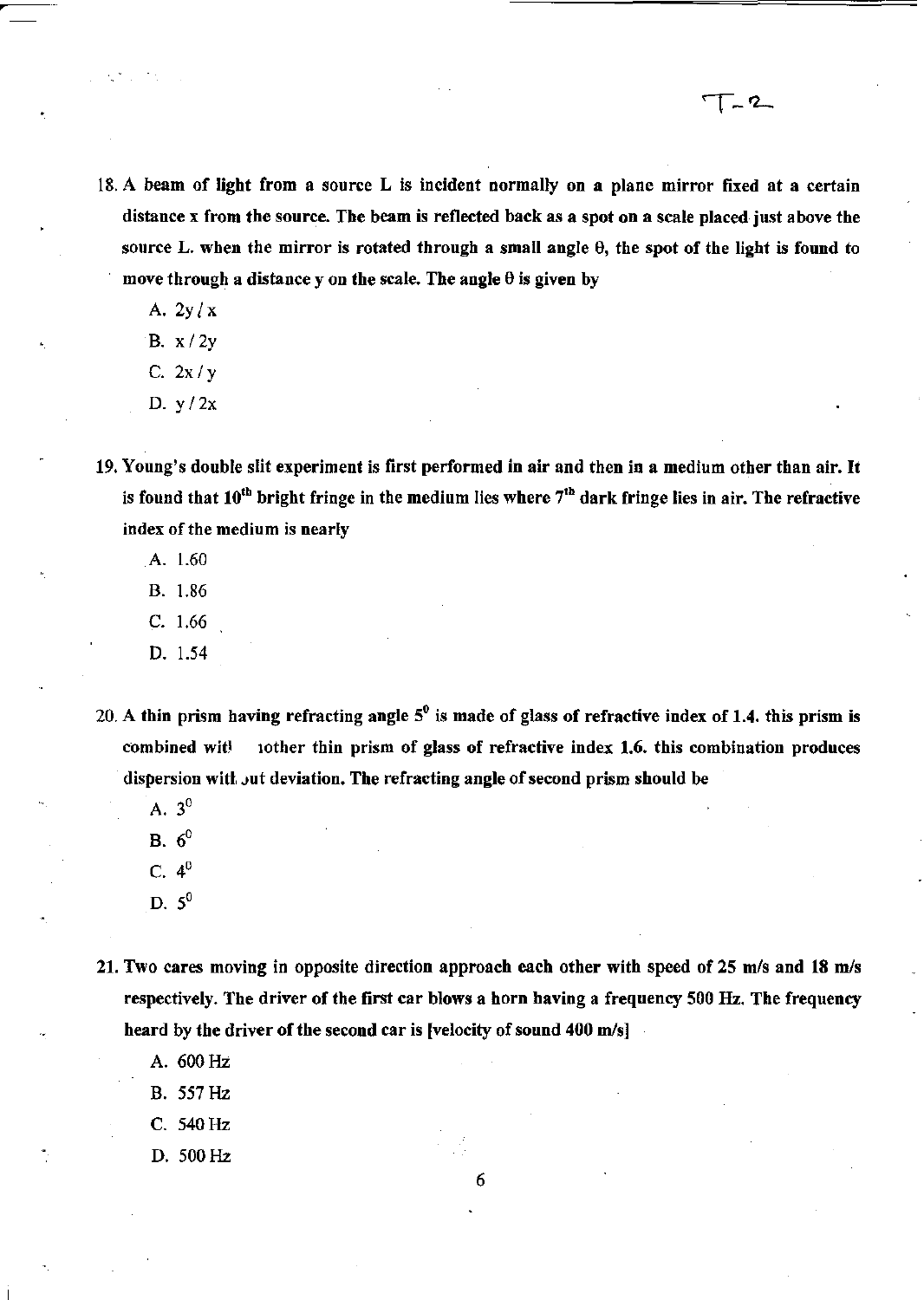22. Mr X walked up a stationary escalator in lOsee. On other day, if he remains stationary on the moving escalator then the escalator takes him up in Ssec. The time taken by him to walk up on the moving escalator will be:

--------------------

 $-2$ 

A. 5 sec

- B. 4 sec
- C. 3 sec
- D. 7 sec

23. Find the x intercept of the graph of the equation  $4x - 6y = 16$ .

- A. (0,4)
- B. (0,6)
- C. (6,0)
- D. (4,0)

24. X and Y are two students seeking admission in a college. The probability that X is selected is 0.7 and the probability that exactly one of them is selected is 0.6. the probability that Y is selected is

- A. 0.25
- B. 0.40
- C. 0.50
- D. '0.33

25.10% of the bulbs produced in a factory are of red color and 2% are red and defective. If one bulb is picked up at random, determine the probability of its being defective if it is red

7

- A.05
- B. 0.2
- C. 0.4
- D. 03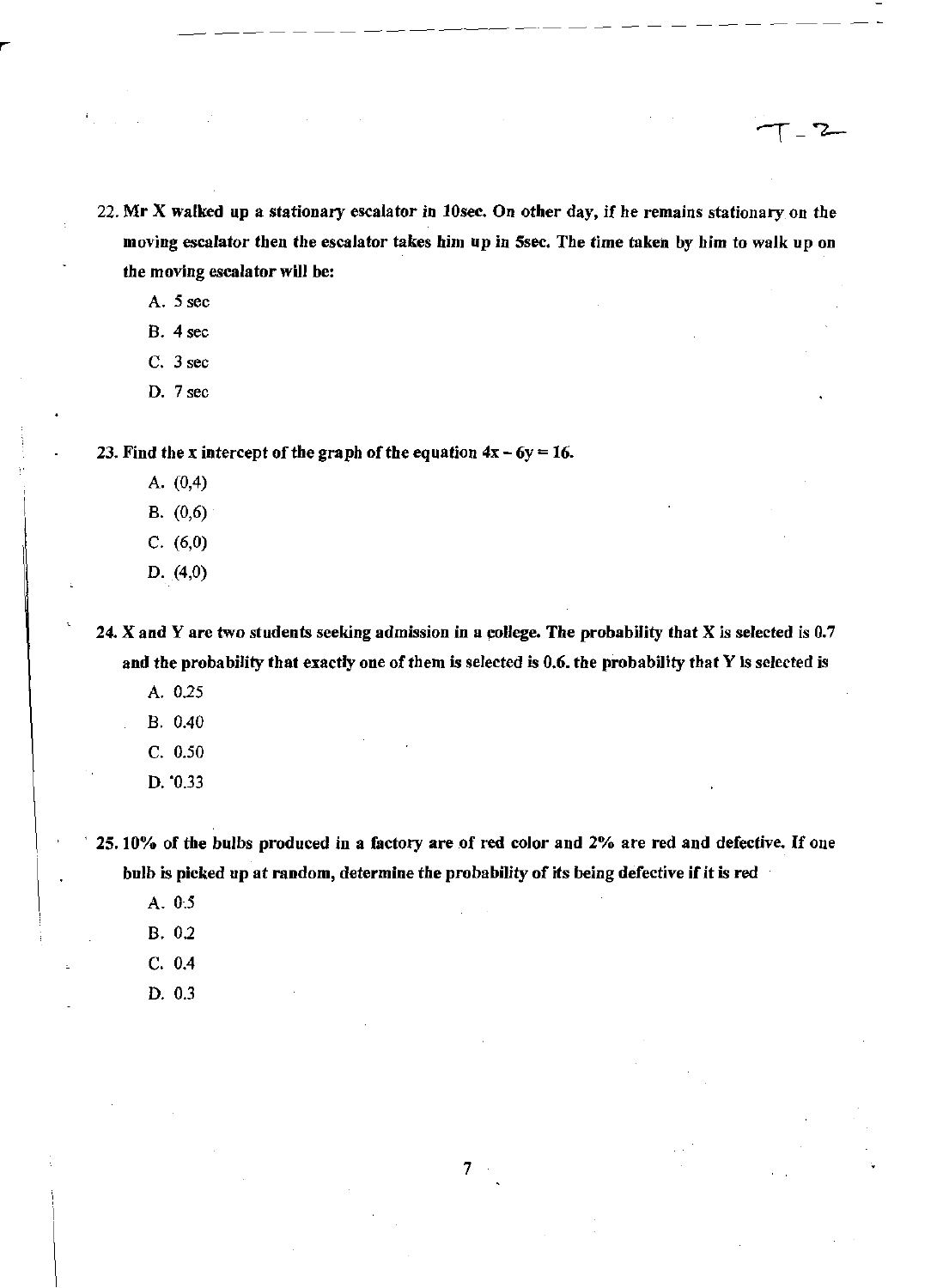#### PART<sub>B</sub>

#### 26. A high white blood cell count could indicate -

- A. Haemophilia
- B. Diabetes
- C. Anaemia
- D. Leukaemia

27. The following stain is used for staining plant cells to view under the microscope.

- A. Cell stain
- B. Iodine solution
- C. Biuret reagent
- D. Benedicts solution

#### 28. These two substances are required to break down hydrogen peroxide by manganese dioxide?

- A. Oxygen and water
- B. Water and carbon dioxide
- C. Water and carbon dioxide
- D. Oxygen and food

#### 29. Which of the following never contains in food chain?

- A. producer
- B. consumer
- C. habitats
- D. omnivore

#### 30. Which of the three substances are acidic?

- A. vinegar, baking soda and oven cleaner
- B. bleach, baking soda and limewater
- C. vinegar, Coke and lemonade
- D. lime water, Coke and lemonade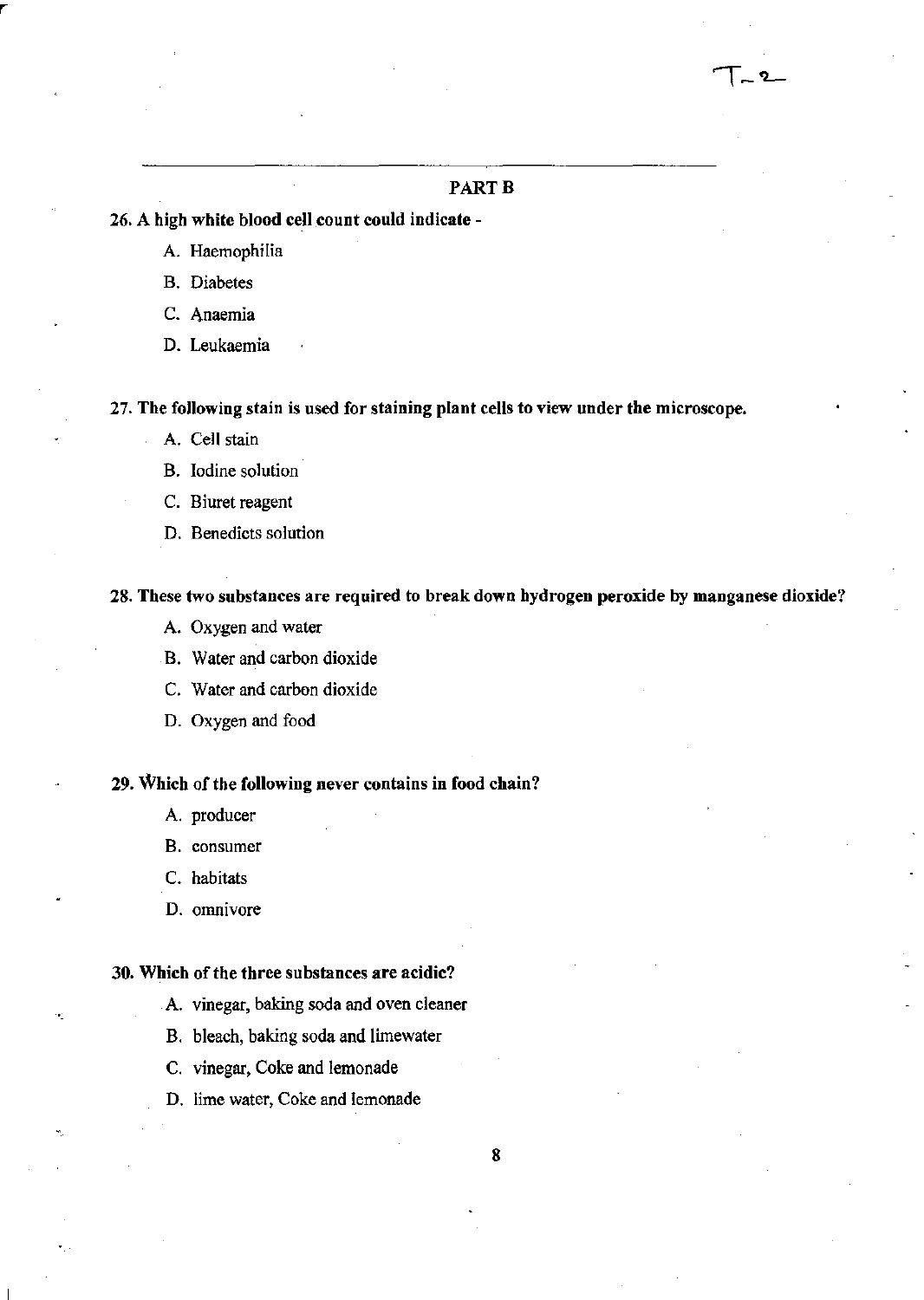# 31. These two gases are responsible for causing acid rain \_

1\_'2-

- A. Sulphur dioxide and nitrogen dioxide
- B. Nitrogen dioxide and carbon dioxide
- C. Carbon dioxide and oxygen
- D. Sulphur dioxide and carbon dioxide

# 32. The following always happens in a chemical reaction \_

- A. A color change occurs
- B. A gas is given off
- C. Heat energy is absorbed
- D. A new substance is formed

# 33. The four main elements in the human body are \_

- A. sulphur, nitrogen, oxygen and hydrogen
- B. carbon, nitrogen, oxygen and hydrogen
- C. carbon, sulphur, nitrogen and hydrogen
- D. carbon, sulphur, oxygen and hydrogen

## 34. A balanced diet consists of \_

- A. Proteins, carbohydrates and hydrocarbons
- B. Fats, proteins and carbohydrates
- C. Fats, proteins and· hydrocarbons
- D. Fats, carbohydrates and hydrocarbons

# 35. More than 60% of body weight is made up of

- A. fibre
- B. fat
- C. water
- D. protein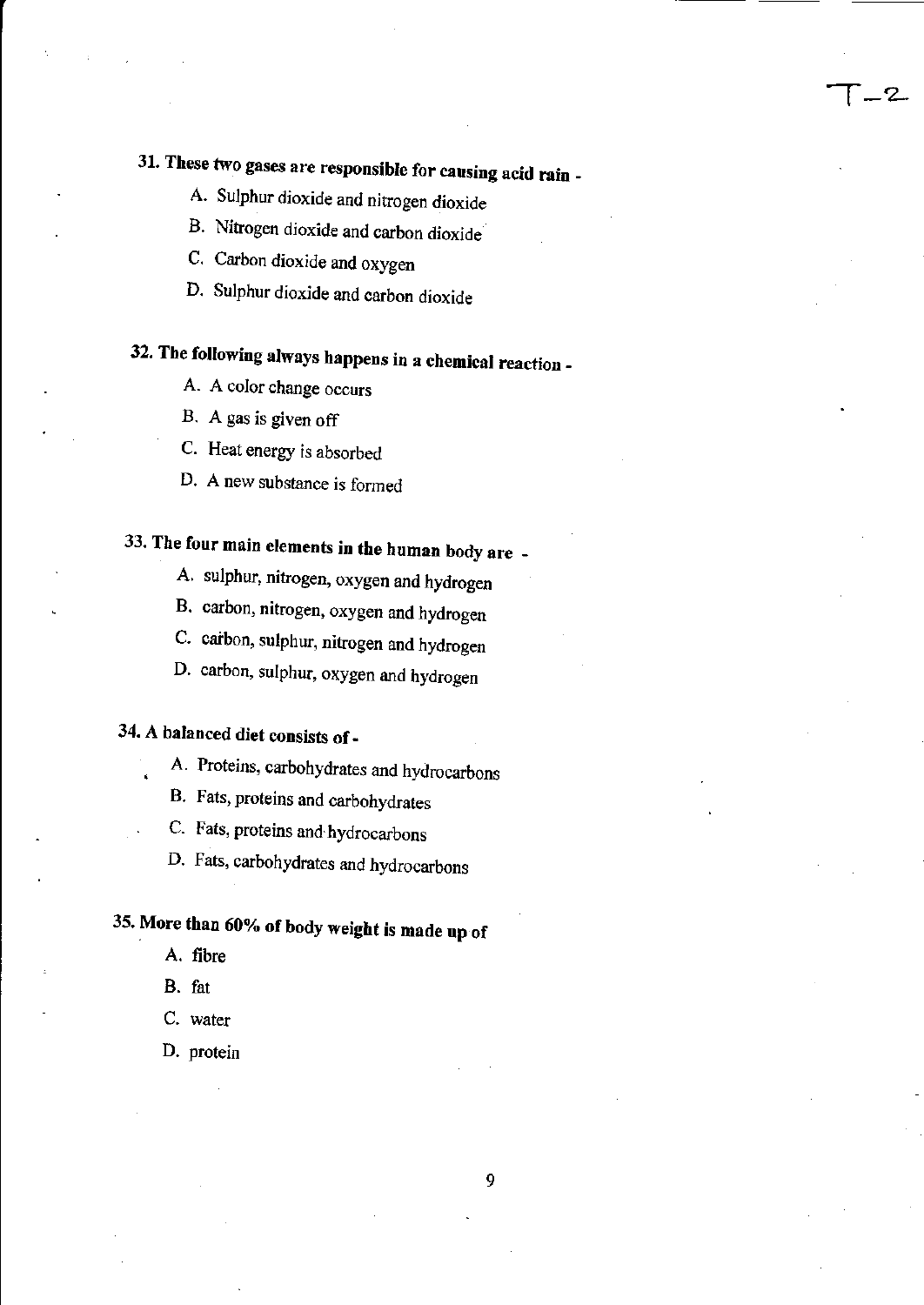# 36. Name the valve that lies between the Right Atrium and Right Ventricle.

- A. Bicuspid valve
- B. Tricuspid valve
- C. Aortic Semilunar valve
- D. Pulmonary Semilunar valve

37. Which of the following has a rate of urinary excretion that is almost always identical to its rate of glomerular filtration in a healthy adult?

A. Creatinine

- B. Chloride
- C. Glucose
- D. Sodium

# 38. Blood returns to the heart from the capillaries via......

- A. Arterioles, veins, vena cava
- B. Veins, venules, vena cava
- C. Venules, veins, aorta
- D. Venules, veins, vena cava

# 39. The gland responsible for secreting hormone that increases blood calcium levels:

- A. Adrenal
- B. Thyroid
- C. Pancreas
- D. Parathyroid

## 40. Mesons can be found in

- A. Laser
- B. Cosmic Rays
- C. UV rays
- D. IR rays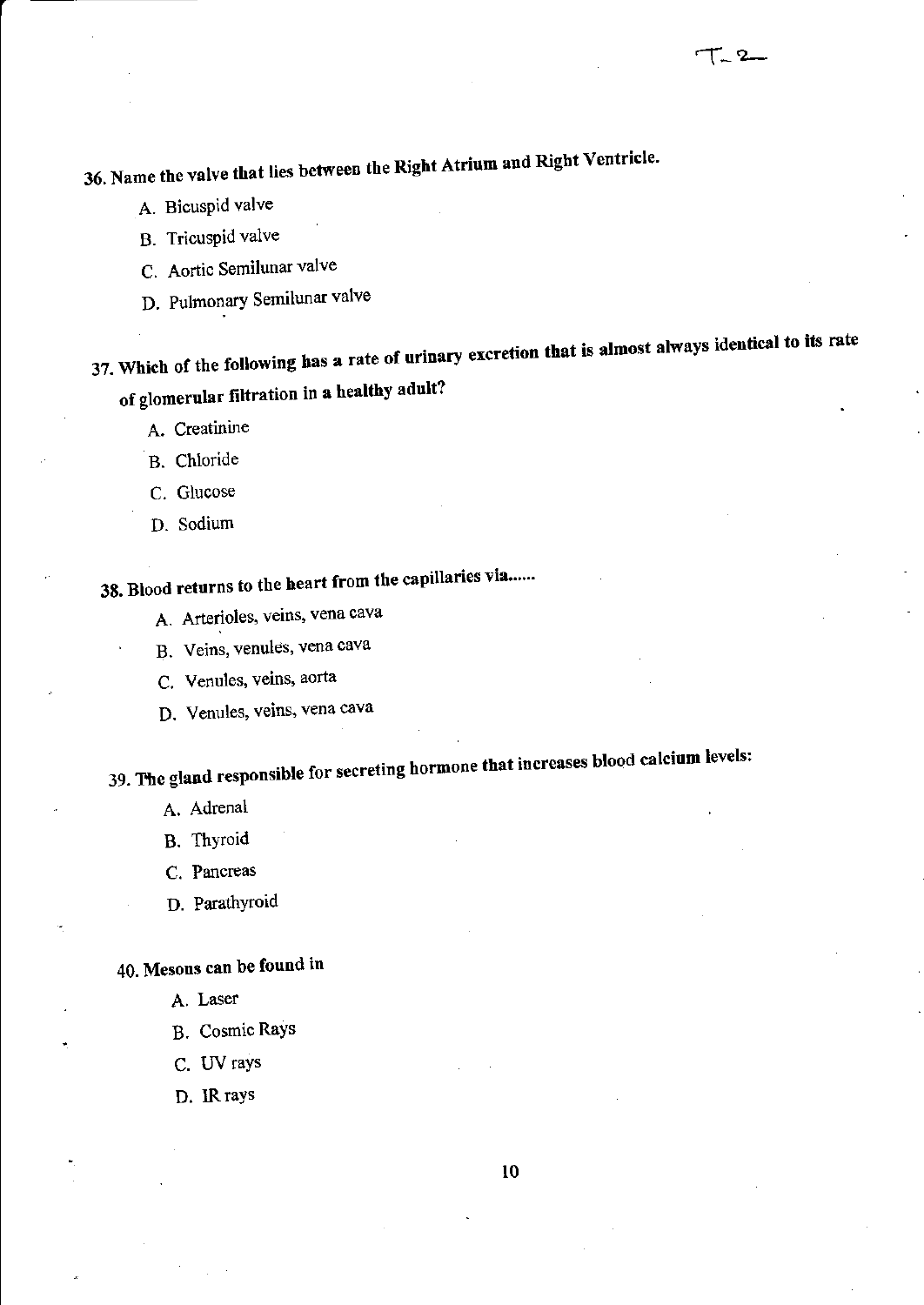#### **41.** Arthritis denotes the inflammation of

- A. Bones
- B. Muscles
- C. Joints
- D. Cartilage

#### 42. Another name for Dry ice is

- A. Solid CO,
- B. Gaseous CO
- C. Solid CO
- D. Gaseous CO<sub>2</sub>

#### 43. The chemical term of converting an unsaturated vegetable oil to saturated fat is

l-'2-

- A. Ionization
- B. Reduction
- C. Dissociation Sublimation
- D. Transformation

#### 44. Sweating while exercising is a process which responds to maintain

- A. Electrolyte Homeostasis
- B. Fluid Homeostasis
	- C. Temperature Homeostasis
	- D. Protein Homeostasis

#### 45. Vitamin toxicity could not be obtained with

- A. Vitamin C
- B. Vitamin D
- C. Vitamin K
- D. Vitamin E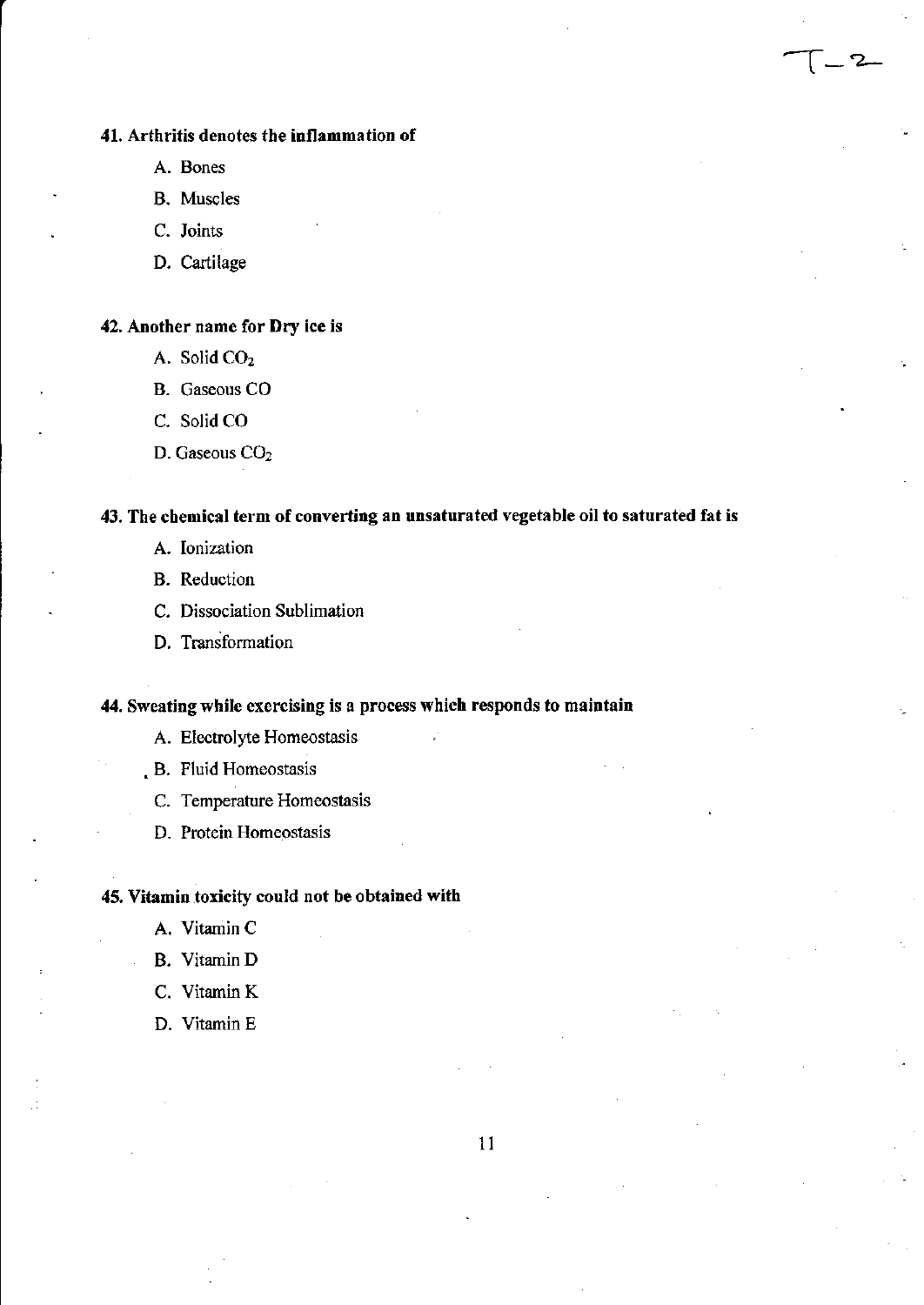$1 - 2$ 

A. Kineosology

r

- B. Ornithology
- C. Ichthyology
- D. Acarology

#### 47. Which of the metal shown has the highest density?

- A. Iron
- B. Calcium
- C. Silver
- D. Gold

#### 48. What name is given to a catalyst affects living things?

- A. A precipitate
- B. Platinum
- C. A converter.
- D. Anenzyme

#### 49. Genetics is the study of:

- A. Functions of nuclear material
- B. Sexual and asexual characteristics
- C. Science of reproduction
- D. Study of human traits

#### 50. Choose the correct pair

- A. Sore throat: bacterial infection
- B. Amoebiasis: Fungi
- C. Malaria: Viral
- D. Typhoid: Helminthes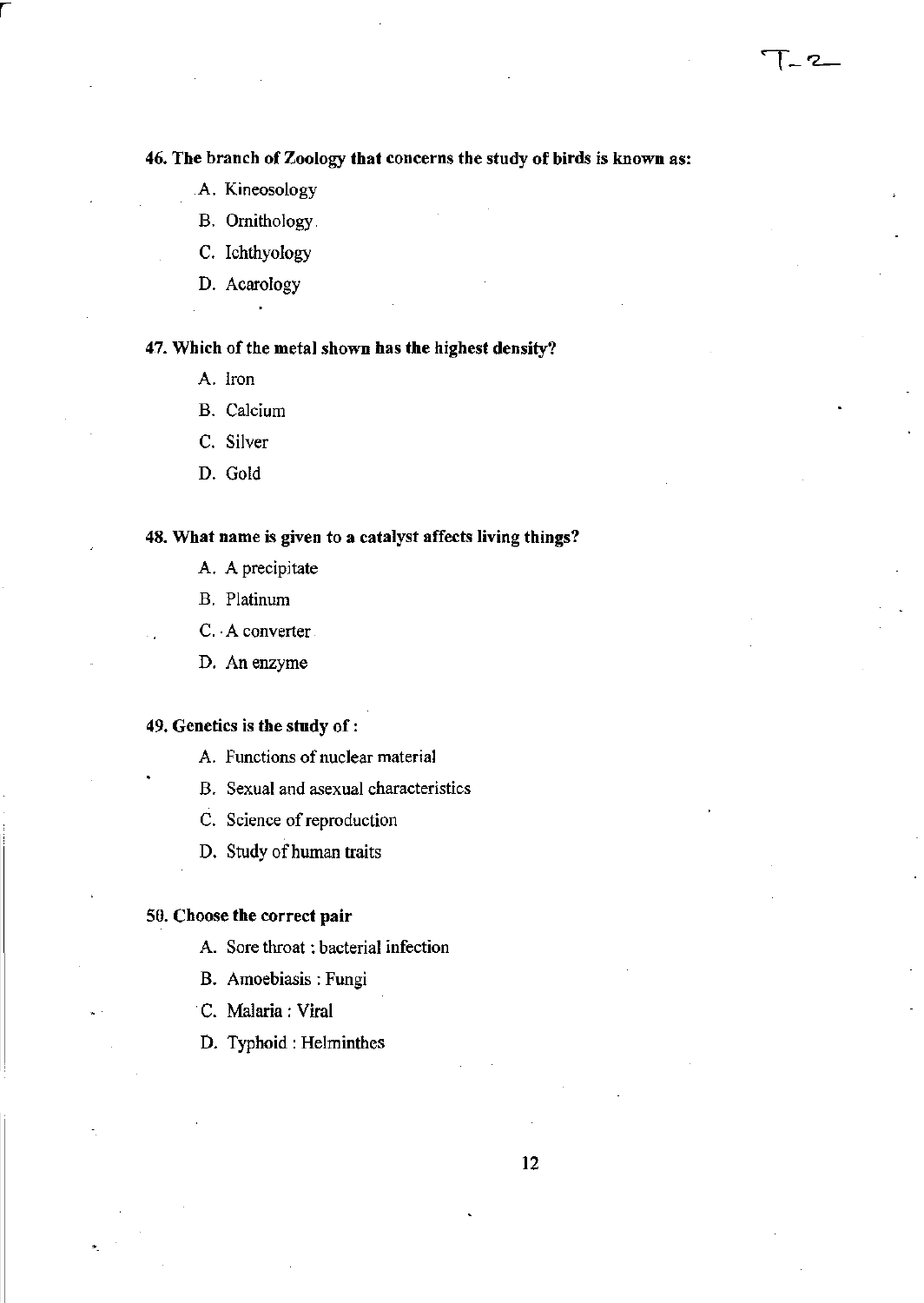#### 51. In which line are all three substances acidic?

A. vinegar, baking soda and oven cleaner

 $\dot{T} - 2$ 

- B. lime water, Coke and lemonade
- C. bleach, baking soda and limewater
- D. vinegar, Coke and lemonade

#### 52. Which part is responsible for controlling the cell?

- A. Chloroplast
- B. Vacuole
- C. Nucleus
- D. Cell wall

#### 53. If a material is described as being biodegradable it can be

- A. Softened by heating
- B. Easily moulded into different shapes
- C. Broken down by bacteria in the soil and rot away
- D. Disposed of by burning

#### 54. Which feature is not a pathognomic feature of Inflammation

- A. Redness
- B. Heat
- C. Edema
- D. Chills

#### 55. Find the odd man out in this combination:

- A. Cells Tissue Organ System
- B. Cell Nuclues Chromosome Mitochondria
- C. Nucleus, Mitosis, Meosis, Chromosomes
- D. Bone cartilage, tendon, muscle, pacemaker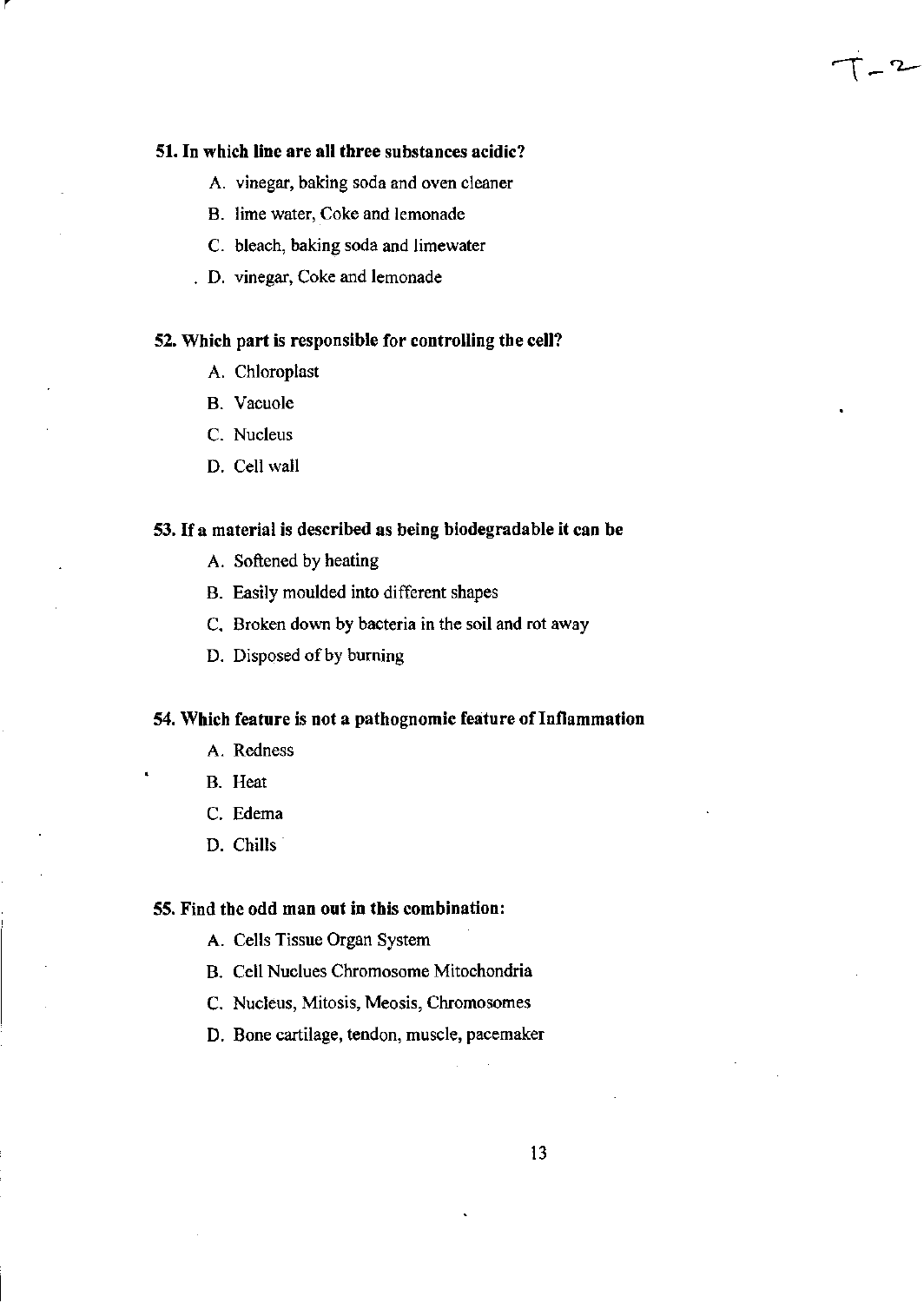#### 56. Which one is not correct:

- A. Insulin: Pancreas
- B. Epinephrine: Adrenal
- c. Prolactin: Pituitary
- D. Oxytocin: Thyroid

## 57. Which is the wrong answer about Flourosis:

- A. Affects teeth
- B. Affects Bones
- C. Affects non skeletal tissues
- D. Changes are transient and reversible

## 58. Changes that occur at birth after cutting the umbilical cord include:

- A. Descent of the testis to scrotal sac
- B. Ascent of the testis away from Scrotum
- C. Gas exchange takes place in babys lungs
- D. Fetal heart shunts close

## 59. Physiologic Jaundice in a new born is because of:

- A. Severe Infection
- B. Blood mismatch between mother and the baby
- C. It is due to the breakdown of red blood cells and to the immaturity of the newborn's liver.

 $\Gamma$  2  $-$ 

D. Congenital infection in a baby

## 60. Which virus has been associated with cervical Cancer:

- A. HIV
- B. HSV
- c. HPV
- D. HTLV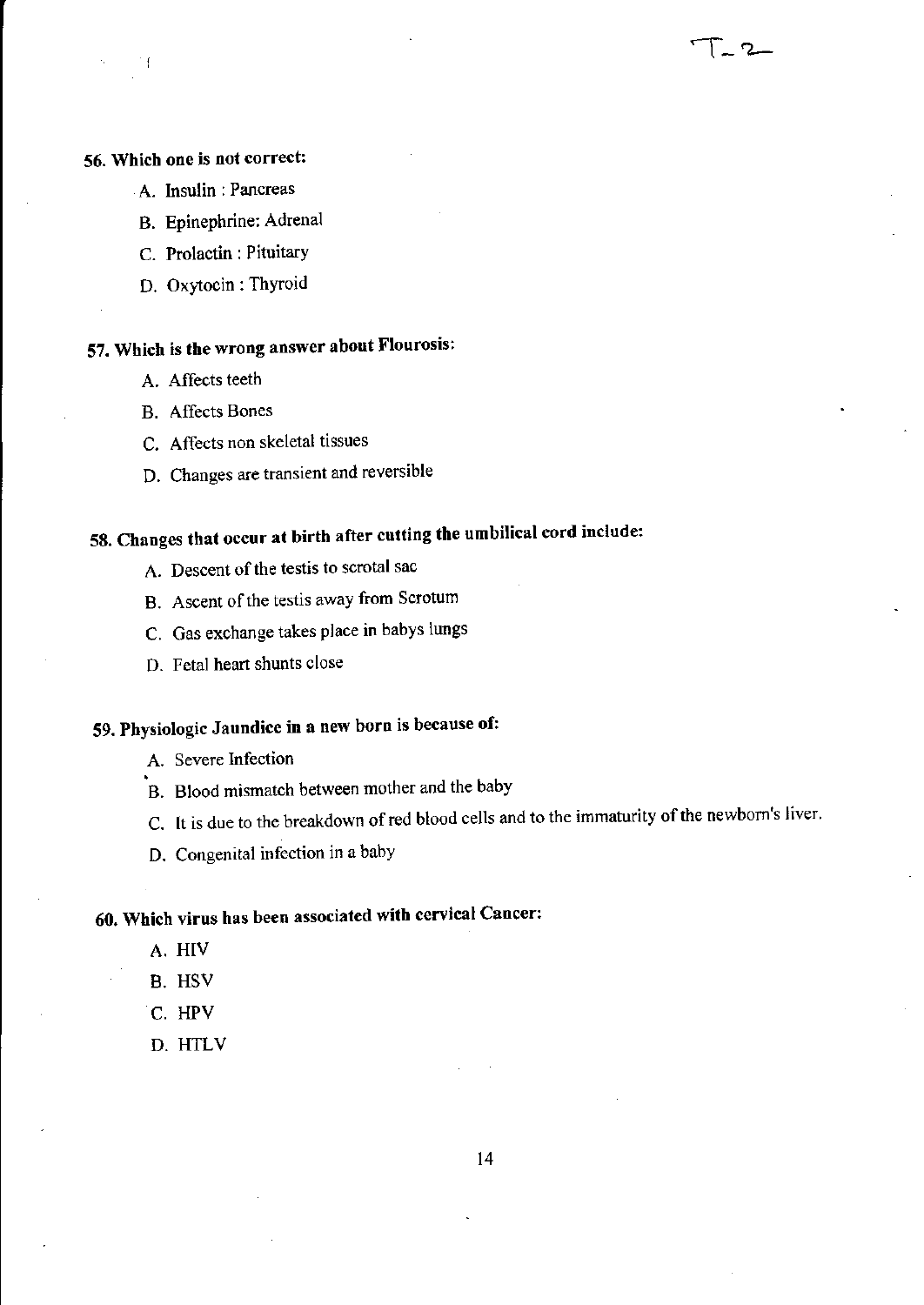#### 61. The protein coat of a virus is called:

- A. Cosmid
- B. Plasmid
- C. Capsid
- D. Plastid

#### 62. What can Vitamin B12 deficiency lead to?

- A. Night blindness
- B. Pernicious anemia
- C. Beri-Beri
- D. Loss of appetite

#### 63. The term "Peristalsis" is associated to this system of the human body:

- A. Excretory system
- B. Nervous system
- C. Endocrine system
- D. Digestive system

#### 64. Calcium balance in the body is controlled by this gland:

- A. Adrenal gland
- B. Pituitary gland
- C. Parathyroid gland
- D. Salivary glands

### 65. Before a nationwide election, a polling place was trying to see who would win. Which choice best represents a sample?

 $T - 2$ 

- A. A selection of voters over age 50.
- B. A selection of male voters.
- C. A selection of voters of different ages.
- D. All voters.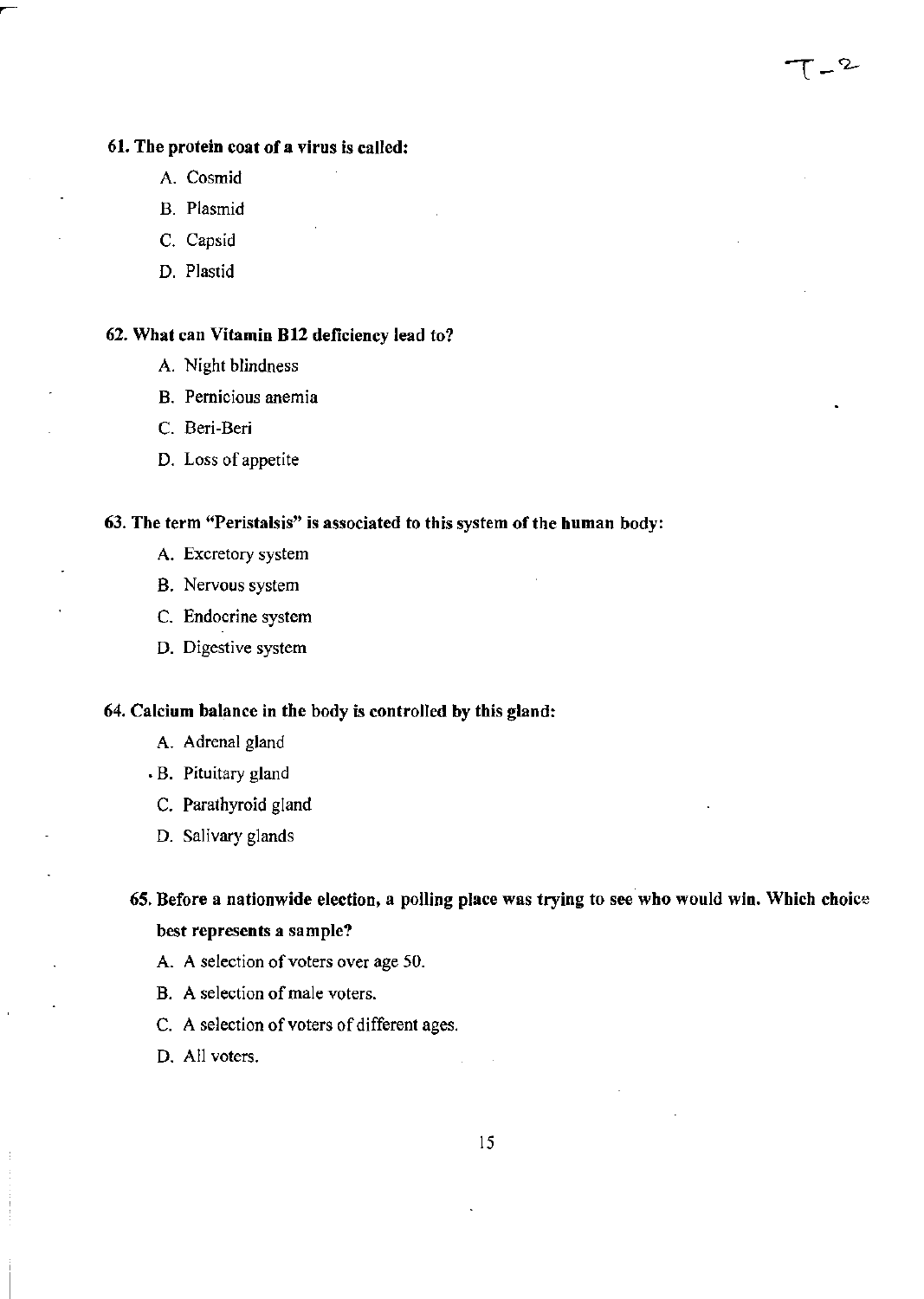## 66. Find the volume of the following right prism .



 $\Gamma$  2

- A. 225  $cm<sup>3</sup>$
- B.  $325 \text{ cm}^3$
- C. 225  $cm<sup>2</sup>$
- D.  $325 \text{ cm}^2$
- 67. A strip of width 3 cm is cut out all round from a sheet of paper with dimensions 30 cm  $\times$  20 cm. Find the area of the strip cut out and the area of the remaining sheet.
	- A. 284 cm<sup>2</sup>, 333 cm<sup>2</sup>
	- B. 264 cm<sup>2</sup>, 336 cm<sup>2</sup>
	- C. 244 cm<sup>3</sup>, 346 cm<sup>3</sup>
	- D. 264 cm<sup>3</sup>, 336 cm<sup>3</sup>
- 68. A rectangular field is of dimensions 20 m  $\times$  15 m. Two paths run parallel to the sides of the rectangle through the centre of the field. The width of the longer path is 2 m and that of the shorter path is 1 m. Find the area of the path.
	- A.  $53 \text{ m}^2$
	- B. 63 m'
	- C.  $53 \text{ m}^3$
	- D. 63 m'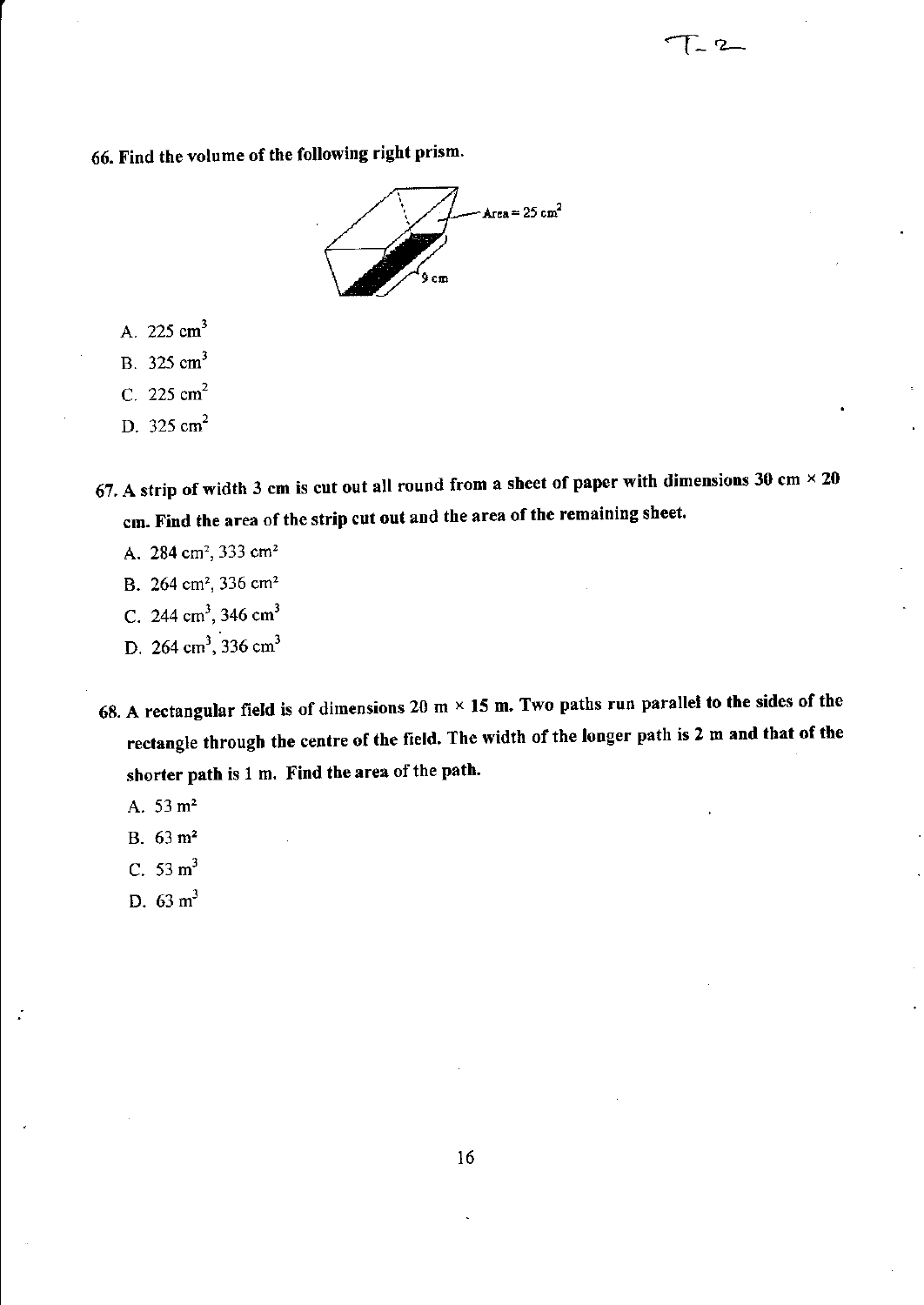**69. Two crossroads, each of width 8 ru, run at right angles through the centre of a rectangular garden of length SOO m and breadth 250 m and parallel to its sides. Find the area of the garden excluding crossroads.** 

 $-2$ 

- A. 1190.64 area
- B. 1290.64 area
- C. 1090.64 area
- D. 1390.64 area

**70. Find the volume of the following right prism.** 



- A.  $86 \text{ cm}^3$
- B. 96cm<sup>3</sup>
- c. 96cm<sup>2</sup>
- D. 86 em'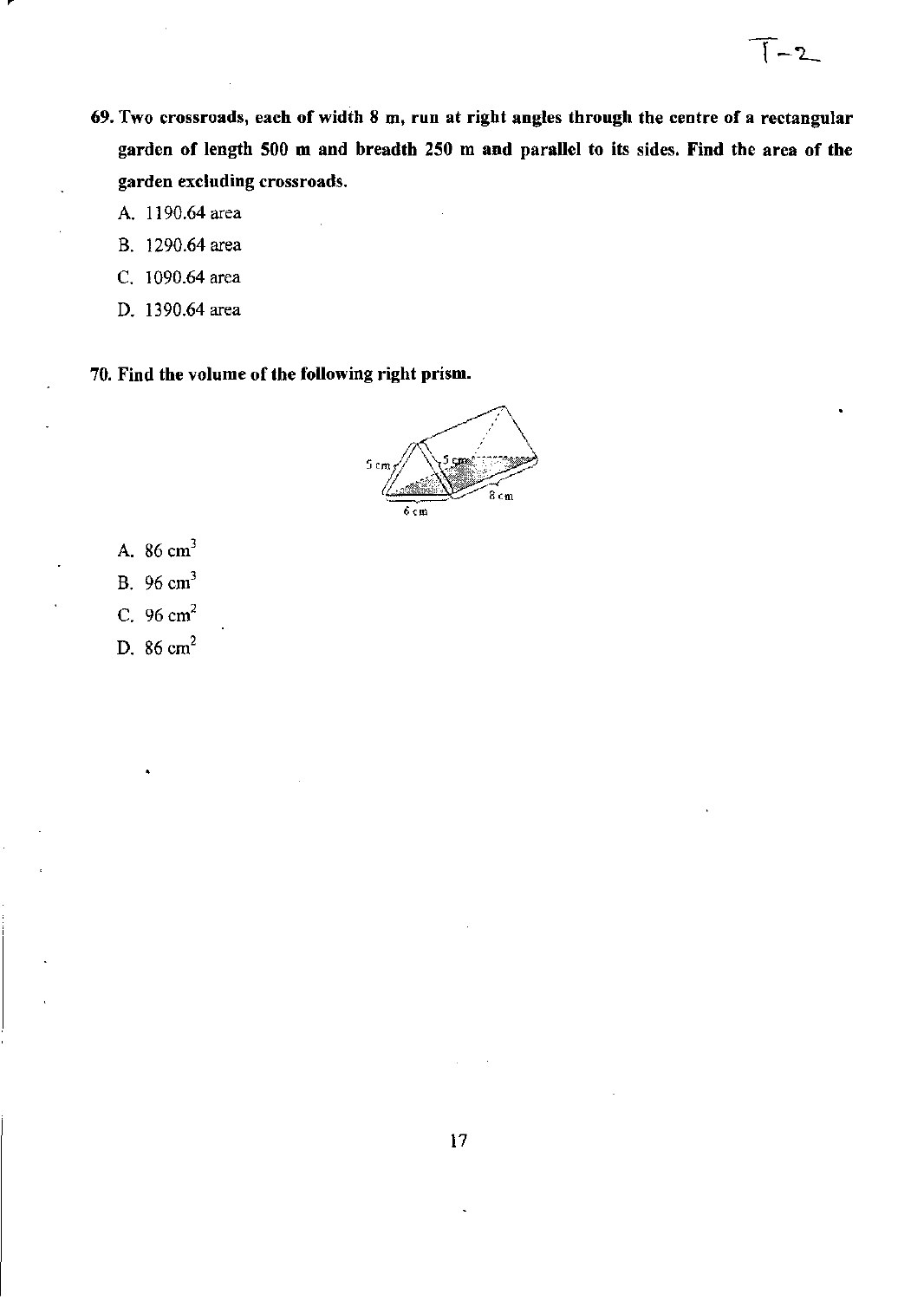| Frequency |
|-----------|
| 8         |
| 5         |
| 11        |
| 7         |
| 7         |
| 13        |
|           |

### Use the frequency table to solve the next  $4(71-74)$  questions

#### **71. What is the mean score?**

- A. Mean 16.76
- B. Mean 15.76
- C. Mean 14.76
- D. Mean 19.78

#### **72. What is the median score?**

 $\overline{a}$ 

- A. Median 18
- B. Median 17
- C. Median 16
- D. Median 15

#### **73. What is the mode score?**

- A. Mode 17
- B. Mode 18
- C. Mode 19
- D. Mode 12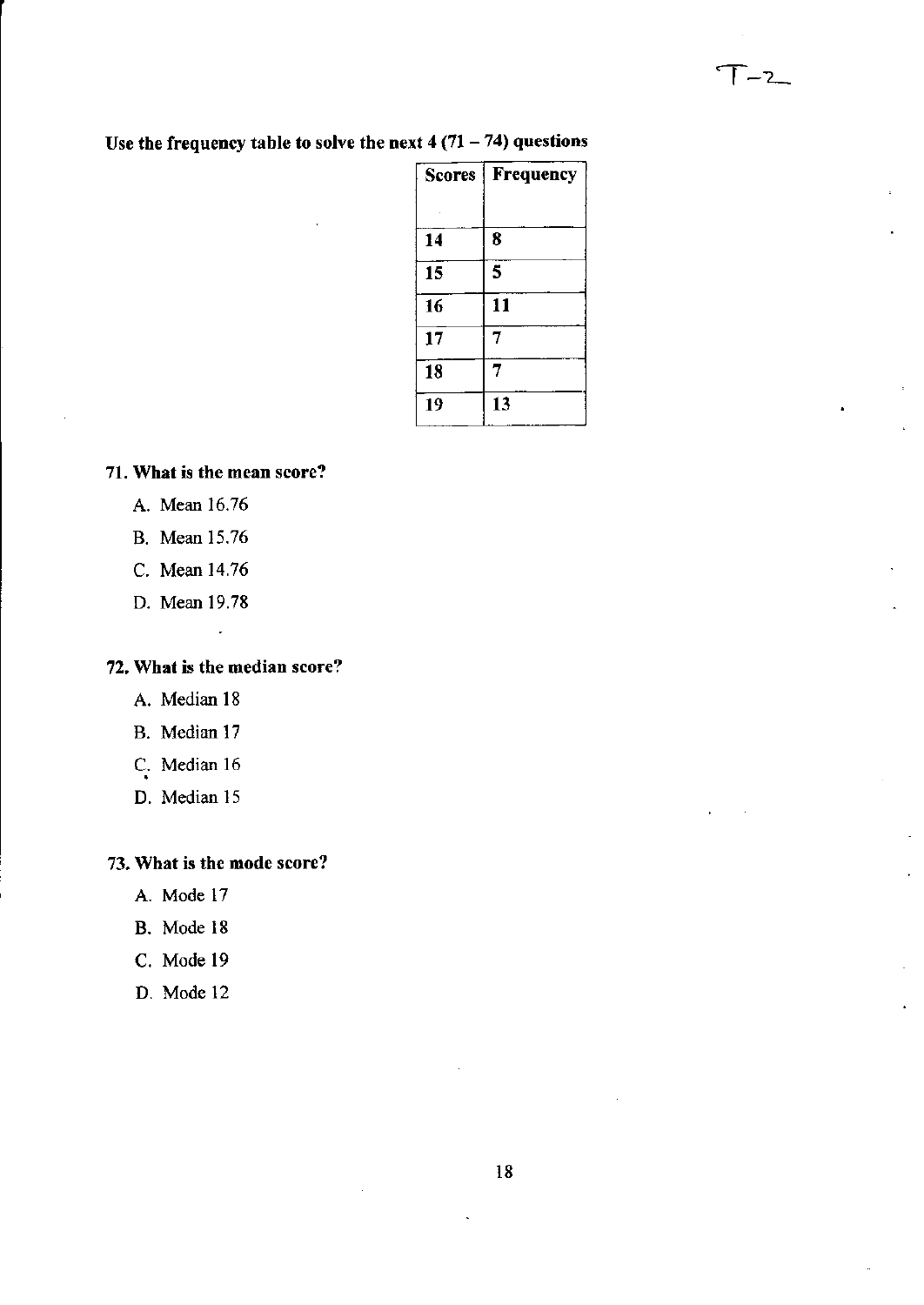#### **74. What is the range?**

- A. Range: 5
- B. Range: 8
- C. Range: 7
- D. Range: 6

75. The ratio of resolving powers of an optical microscope for two wavelengths  $\lambda_1$  = 6000 A and  $\lambda_2$  = 8000 A is

- A.3:4
- B. 4:3
- C. 8:6
- D.6:8
- **76. Two rods A and B of different materials are welded together as shown in figure. Their thermal**  conductivities are  $K_1$  and  $K_2$ . The thermal conductivity of the composite rod will be



- A.  $K_1 + K_2$
- 'B.  $K_1 + K_2 / 2$
- **C.**  $K_1 * K_2$
- D. KJ \* *K2/2*

77. The distance d between point  $(-6,-7)$  and  $(-3,-3)$  is

- A.6
- B.7
- C. 5
- D.3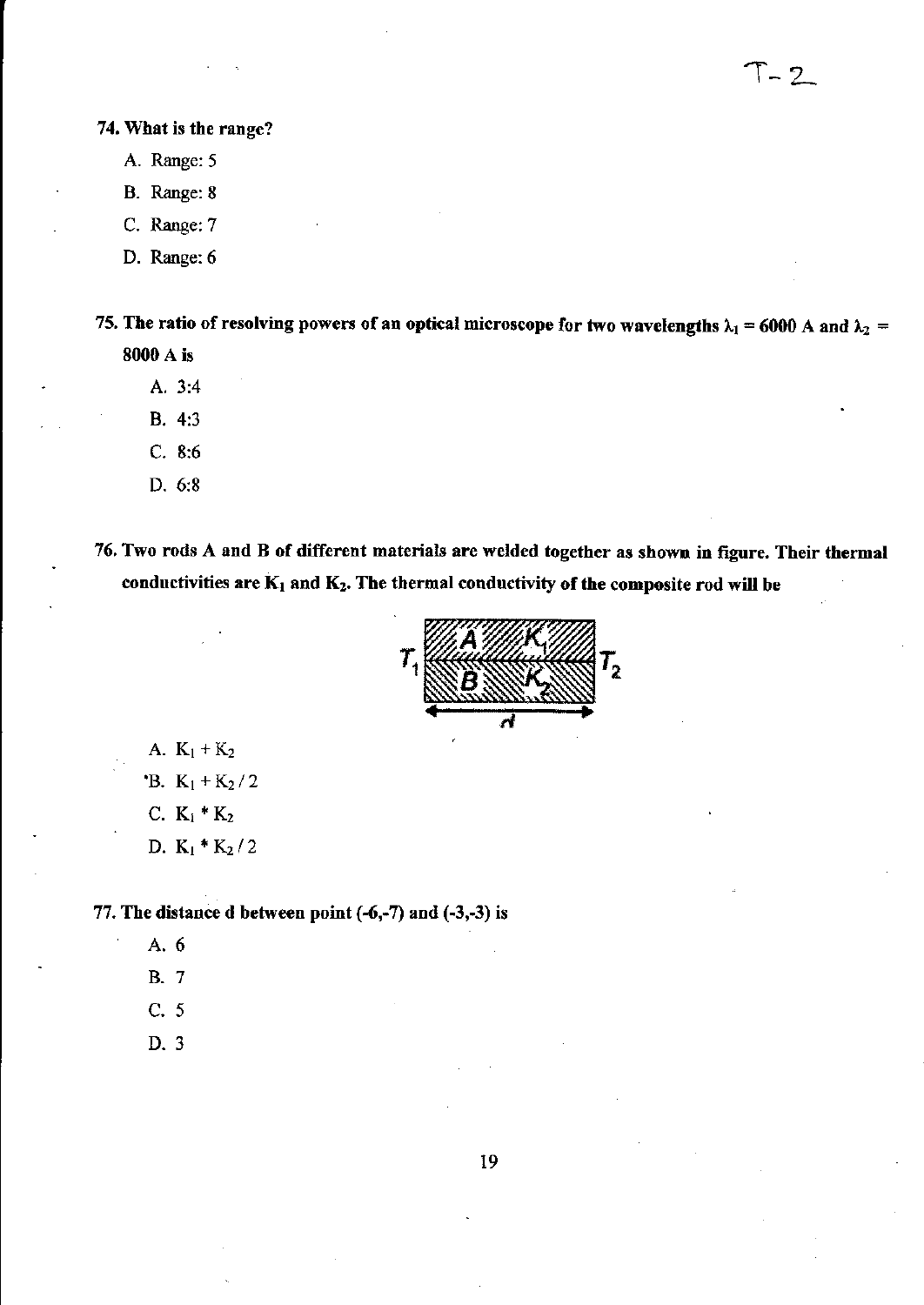#### 78. Cosecant is a multiplicative inverse of

- A. Cosine
- B. Tangent
- C. Secant
- D. Sine
- 79. A parallel beam of light of wavelength  $\lambda$  is incident normally on a single slit width d. diffraction bands are obtained on a screen placed at a distance D from the slit. The second dark band from the central bright band will be at a distance given by

 $-2$ 

- A.2AD/d
- B.  $d/2 \lambda D$
- C.  $2\lambda d/D$
- D.  $D/2\lambda d$

80. Extraction of gold and silver involves leaching with CN ion. Silver is later recovered by

- A. Displacement with Cn
- . B. Zone refining
	- C. Displacement with Zn
	- D. Distillation

81. Due to Doppler effect the shift in wavelength observed is 0.3 Å, for a star producing a wavelength 6000 A. The velocity of recession of the star will be

- A. 15 Km s<sup>-1</sup>
- B.20Kms'
- C. 30Kms'
- D. 25 Km s<sup>-1</sup>

#### 82. A rectangle has a perimeter of 50 meters and a length of 14 meters. Its width is

- A. 14 meters
- B. 13 meters
- C. 11 meters
- D. 12 meters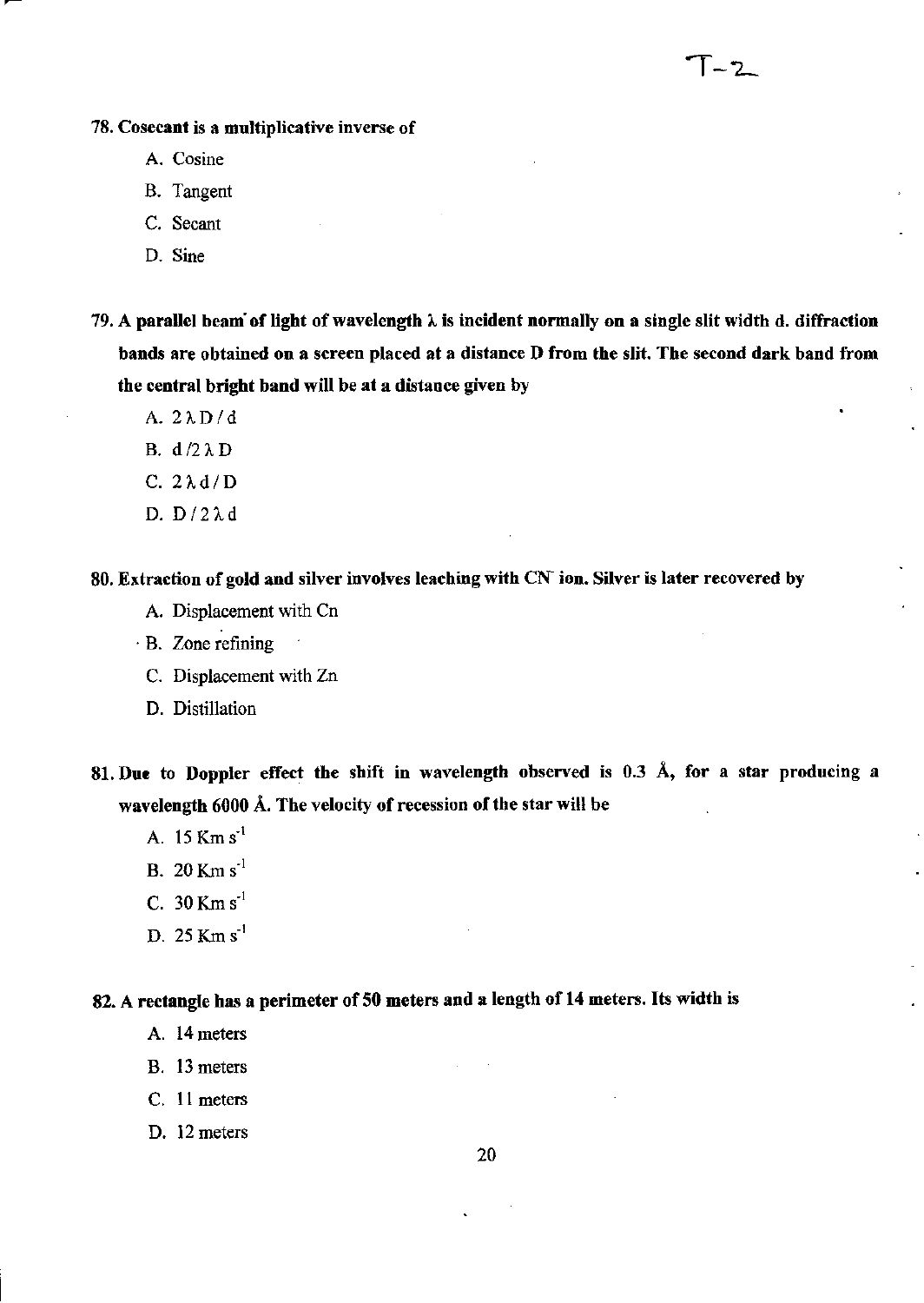-2

- A.  $\cot^2 \theta = \cot^2 \theta_1 + \cot^2 \theta_2$
- B.  $\cot^2 \theta = \cot^2 \theta_1 \cot^2 \theta_2$
- C.  $\sin^2 \theta = \sin^2 \theta_1 + \sin^2 \theta_2$
- D.  $\sin^2 \theta = \sin^2 \theta_1 \sin^2 \theta_2$
- 84. A metal rod of 1m length is dropped exact vertically on to a hard metal floor. With an oscilloscope it is determined that the impact produced a longitudinal wave of 1.5k Hz frequency. The speed of sound in the metal rod is

A. 2400 m/s

- B. 1200 *mls*
- C. 3400 *mls*
- D. 3000 ms

#### 85. The lines  $y = 2x$  and  $2y = -x$  are

- A. Parallel
- B. Vertical
- C. Perpendicular
- .D. Horizontal

#### 86. What is the complementary angle to angle  $B = \Pi/3$

- A.  $\Pi/6$
- B.  $\Pi/2$
- C.  $\Pi/5$
- $D. \Pi/3$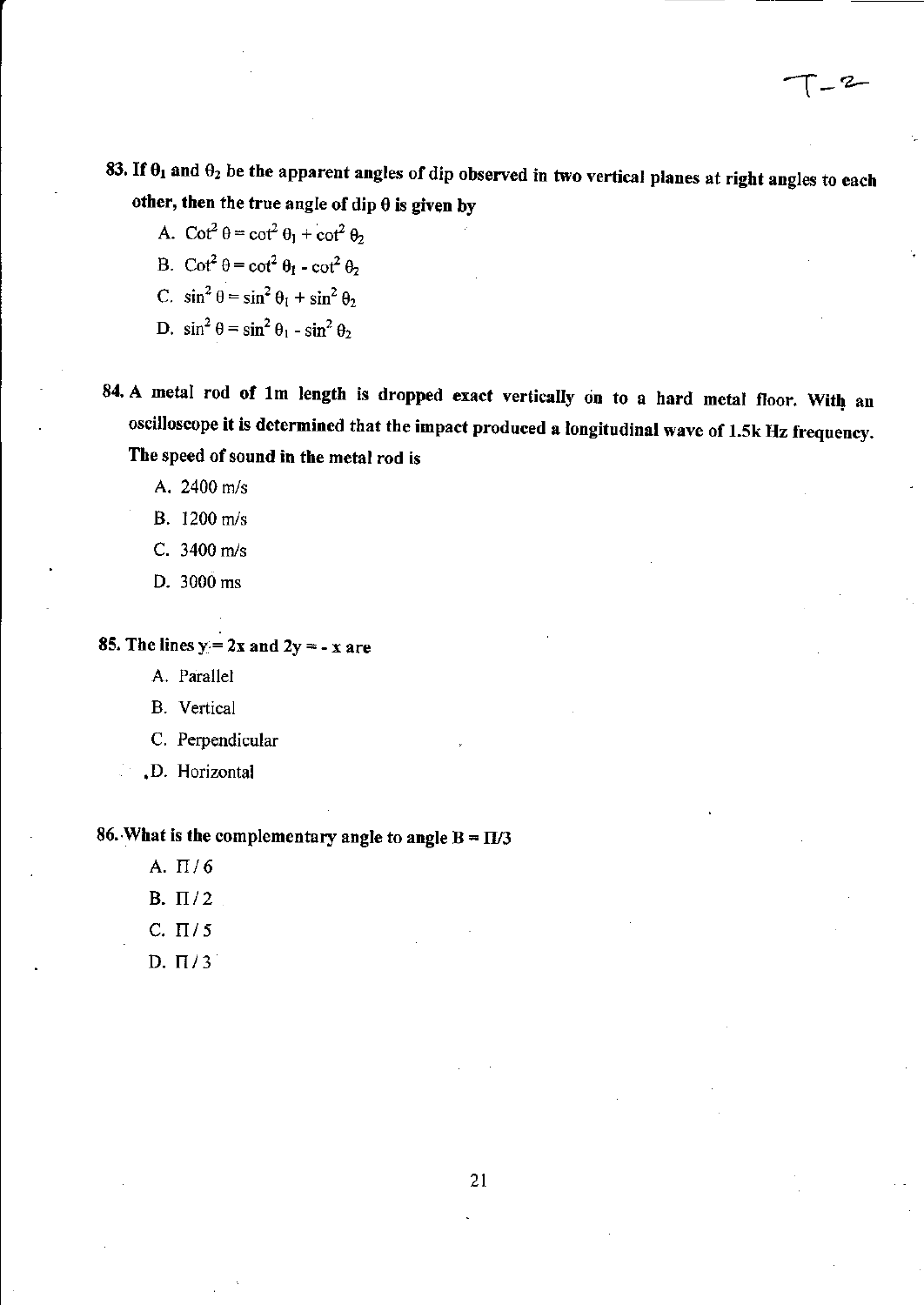87. Mr. X measures the angle of elevation from a point on the ground to the top of the tree and find it to be  $30^{\circ}$ . Mr X then walks 20 meters towards the tree and finds the angle of elevation from this new point to the top of the tree to be 45°, Height of the tree is

T-2

A. 
$$
-\sqrt{3} * 20 / (\sqrt{3} - 3)
$$
  
\nB.  $-\sqrt{20} * 3 / (\sqrt{20} - 3)$   
\nC.  $-\sqrt{3} / (\sqrt{3} - 3)$   
\nD.  $-(\sqrt{3} - 3) / \sqrt{3}$ 

88. The resistance of a wire is 'R' ohm. If it is melted and stretched to 'n' times its original length its new resistance will be

- A.  $R/n^2$
- $B. n^2/R$
- C.  $n^2R$
- D. nR
- 89. A light beam is incident on a denser medium whose refractive index is 1.414 at an angle of incidence of  $45^\circ$ . The ratio of width of refracted beam in a medium to the width of the incident beam in air is
	- A.  $\sqrt{2}$ :  $\sqrt{3}$
	- B.  $\sqrt{3}$ :  $\sqrt{2}$
	- C.  $\sqrt{3}:1$
	- D. 1:  $\sqrt{3}$
- 90. A ship A is moving westwards with a speed of 10 Kmh'l and a ship B 100 km south of A is moving northwards with a speed of 10 kmh h<sup>-1</sup>. The time after which the distance between them becomes shortest is
	- A.  $10\sqrt{2}$  h
	- B.  $2\sqrt{10}$ h
	- C. 5h
	- D. 2h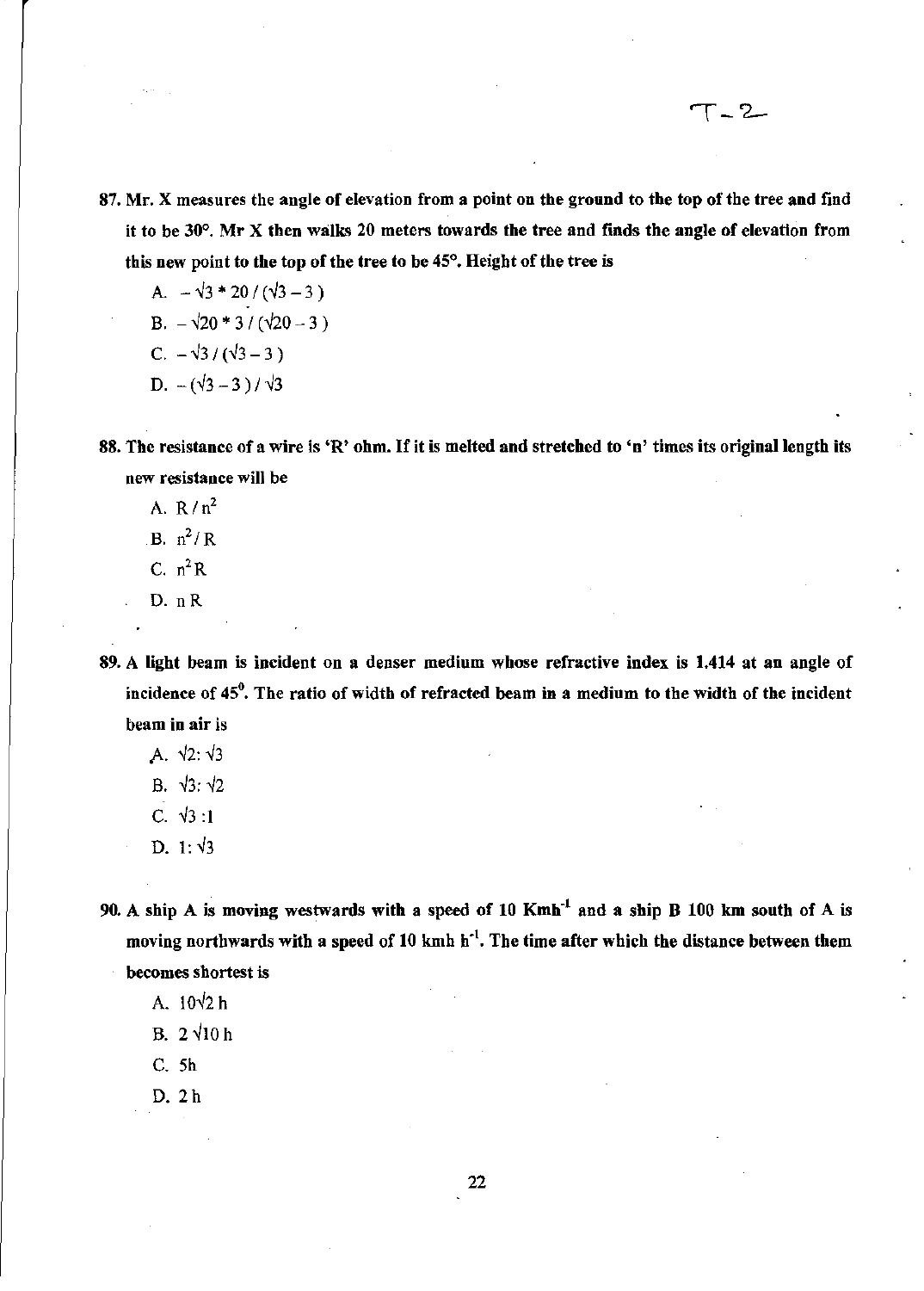91. As shown in the figure three blocks A,B and C of masses 4 kg, 2 kg, and 1 kg respectively are in contact on a frictionless surface. If a force of 14 N is applied on the 4 kg block then the contact force between A and B is

 $\sqrt{2}$ 



A. 6N

B. 8N

C. 2N

D. 4N

92. A block of mass 10 Kg, moving in x direction with a constant speed of 10 ms<sup>-1</sup> is subjected to a retarding force  $F = 0.1 xJ/m$  during its travel from  $x = 20 m$  to 30 m its final KE will be

- A. 450 J
- B. 500 J
- C. 475 J
- D. 375 J
- 93. Two spherical bodies of mass M and 5M and radii R and 2R are released in free space with initial separation between their centers equal to 12R. if they attract each other due to gravitational force only then the distance covered by the smaller body before. collision is
	- A. lOR
	- B. 2.5 R
	- C. 24R
	- D. 7.5 R

#### 94. The heating of phenyl-methyl ethers with HI produces

- A. Phenol
- B. Benzene
- C. Ethyl chloride
- D. Iodobenzene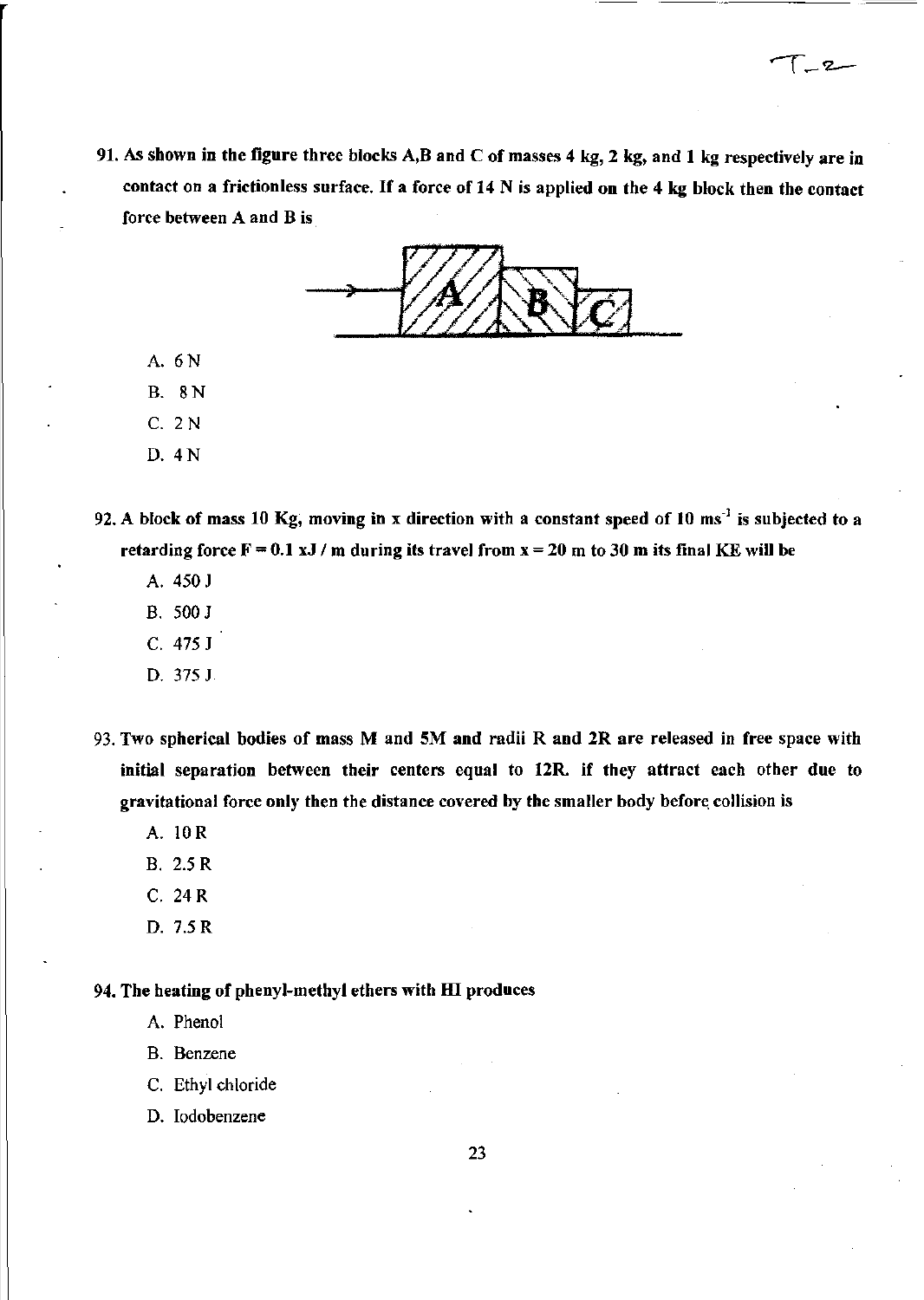- A. Co<sub>2</sub>
- B.  $P_2O_5$
- C. SO,
- D. NO,

#### 96. Van mahotsava is a festival of:

- A. Worshiping air
- B. Worshiping rivers
- C. Worshiping mountains
- D. Planting trees in open area

## 97. The two nearest harmonics of a tube closed at one end and open at other end are 220 Hz and 260

 $\Gamma$  -2.

### Hz. What is tbe fundamental frequency of the system?

- A. 30Hz
- B. 20Hz
- C. 40Hz
- D. 50 Hz

#### 98. Zygotic meiosis is characteristic of

- A. Fucus
- B. Chlamydomonas
- C. Funaria
- D. Marchantia

#### 99. Coconut fruit is a

- A. Berry
- B. Nut
- C. Pseudo fruit
- D. Drupe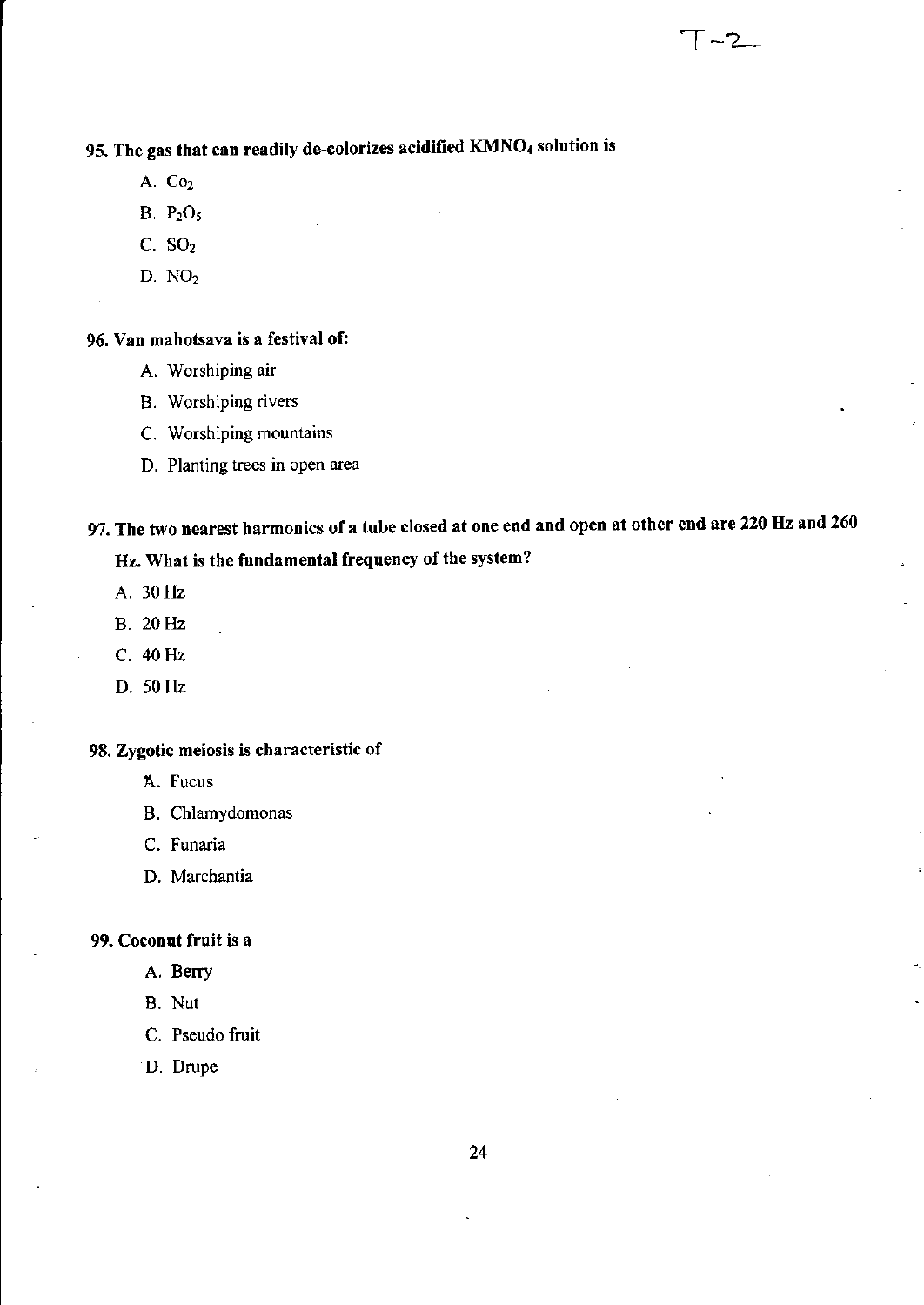# **100. The hepatic portal vein drains blood to liver from:**

 $\sim 10^{11}$  km  $^{-1}$ 

 $\bar{z}$ 

 $T - 2$ 

- A. Stomach
- B. Heart

 $\ddot{\phantom{0}}$ 

- C. Kidneys
- D. Intestine

 $\frac{1}{2}$ 

 $\bullet$ 

 $\ddot{\phantom{a}}$ 

 $\mathcal{L}^{\pm}$ 

 $\omega_{\rm{max}}=1$